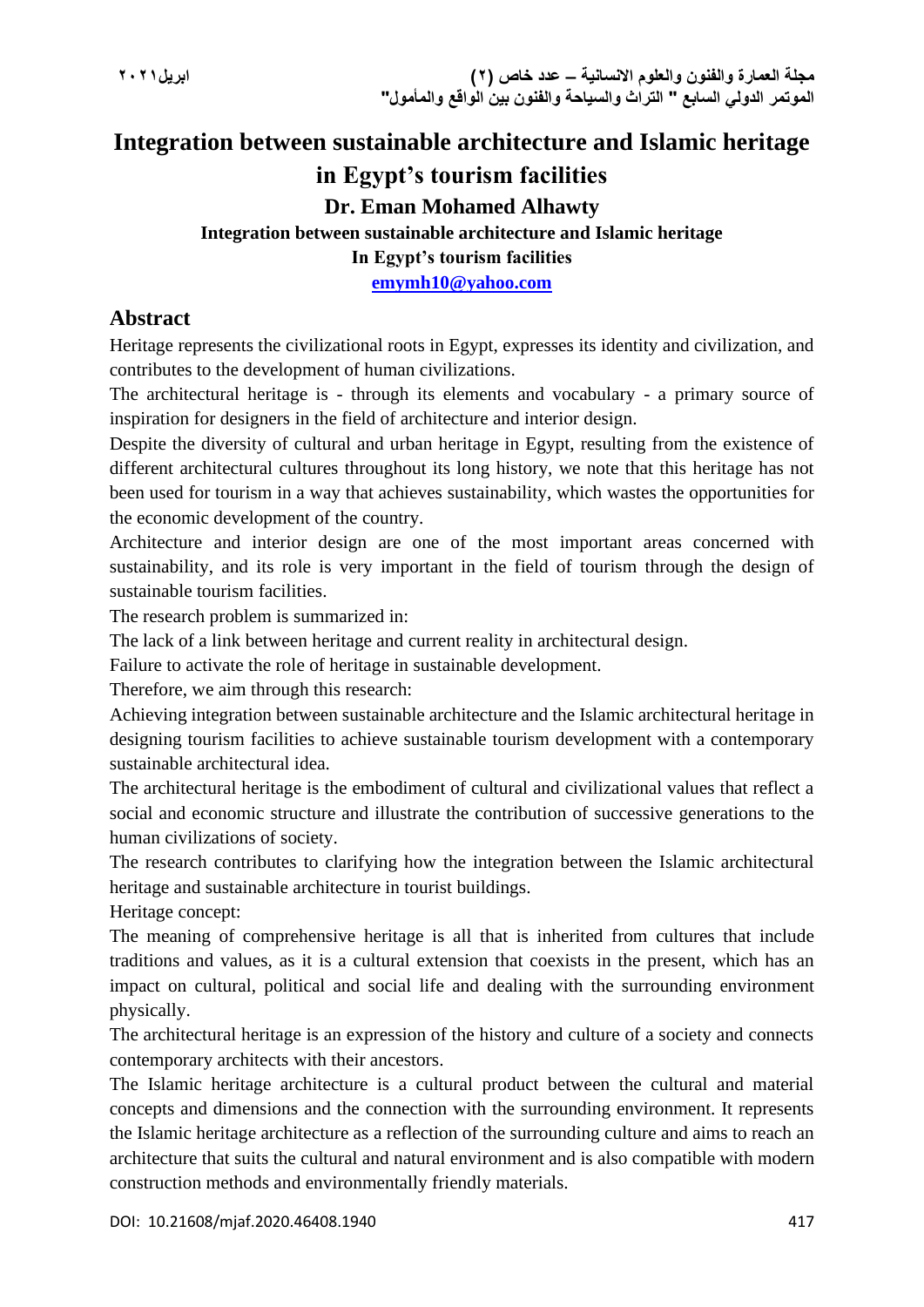**مجلة العمارة والفنون والعلوم االنسانية – عدد خاص )2( ابريل2021 الموتمر الدولي السابع " التراث والسياحة والفنون بين الواقع والمأمول"**

#### **The research problem is summarized in:**

The lack of a link between heritage and current reality in architectural design.

Failure to activate the role of heritage in sustainable development.

#### Therefore, **we aim through this research:**

Achieving integration between sustainable architecture and the Islamic architectural heritage in designing tourism facilities to achieve sustainable tourism development with a contemporary sustainable architectural idea.

#### **key words:**

Urban Heritage - Sustainability - Sustainable Development - Sustainable Tourism - Sustainable Design

418 **الملخص**  يمثل التراث الجذور الحضارية في مصرويعبر عن هويتها وانتمائها الحضاري ويسهم في تطور الحضارات االنسانية. کما ان التراث المعماري يشکل – من خالل عناصره ومفرداته - مصدر استلهام اساسي للمصممين في مجال العمارة والتصميم الداخلي. رغم تنوع التراث الثقافي والعمراني في مصر والناتج عن وجود ثقافات معمارية مختلفة عبر تاريخها الطويل اال اننا نالحظ انه لم يتم توظيف هذا التراث سياحيا بطريقة تحقق االستدامة مما يهدر من فرص التنمية االقتصادية للبالد. وتعد العمارة والتصميم الداخلي من اهم المجالات التي تهتم بالاستدامة ودورها هام جدا في مجال السياحة من خلال تصميم المنشات السياحية المستدامة. وتتلخص مشکلة البحث في: -عدم وجود ترابط بين التراث و الواقع الحالي في التصميم المعماري. -عدم تفعيل دور التراث في التنمية المستدامة. لذلک نهدف من خالل هذا البحث : تحقيق التکامل بين العمارة المستدامة و التراث المعماري االسالمي في تصميم المنشات السياحية لتحقيق تنمية سياحية مستدامة بفکر معماري مستدام معاصر. ان التراث المعماري هو تجسيد لقيم ثقافية و حضارية تعکس بنية اجتماعية واقتصادية ويوضح مساهمة االجيال المتعاقبة في الحضارات االنسانية للمجتمع يسهم البحث في ايضاح کيفية التکامل بين التراث المعماري االسالمي و العمارة المستدامة في المباني السياحية. **مفهوم التراث:** معني التراث الشامل کل ماهو موروث من ثقافات تشمل تقاليد وقيم فهو امتداد ثقافي يعايش الحاضر له اثر علي الحياة الثقافية والسياسية و االجتماعية و التعامل مع البيئة المحيطة عمرانيا. ان التراث المعماري تعبير عن تاريخ وثقافة المجتمع ويربط المعماريين المعاصرين بسلفهم. والعمارة التراثية الاسلامية هي نتاج حضاري بين المفاهيم و الابعاد الثقافية والمادية و الارتباط بالبيئة المحيطة وهي تمثل العمارة التراثية االسالمية انعکاس للثقافة المحيطة وتهدف للوصول لعمارة تالئم البيئة الثقافية والطبيعية وتکون ايضا متناسبة مع طرق االنشاء الحديثة و المواد المالئمة للبيئة. وال يصبح الناتج المادي للعمارة تراثا ان لم يکن اکتسب قيمة نتاج لتفاعله مع المجتمع.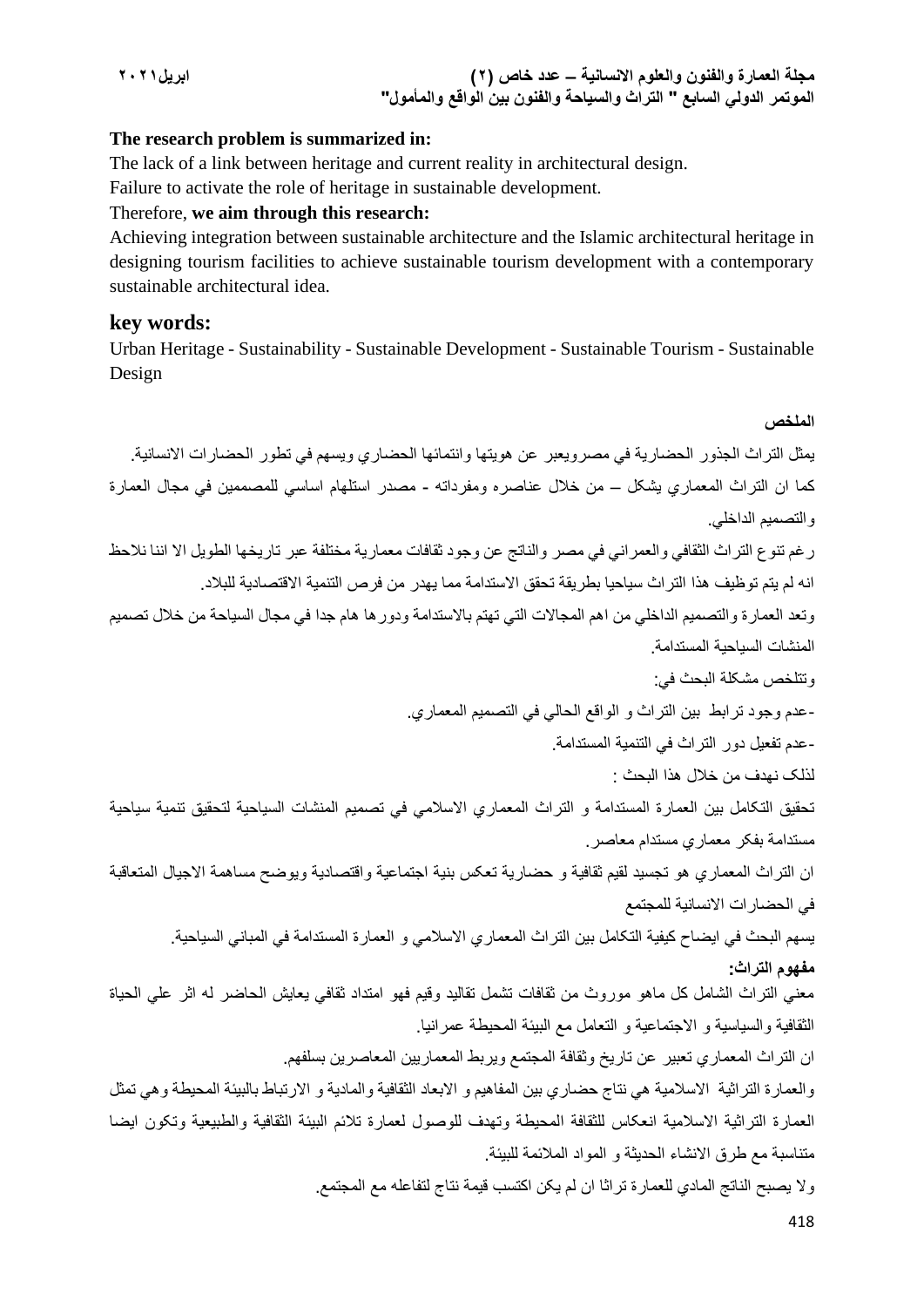**مجلة العمارة والفنون والعلوم االنسانية – عدد خاص )2( ابريل2021 الموتمر الدولي السابع " التراث والسياحة والفنون بين الواقع والمأمول"** کان الشکل المعماري في العمارة التراثية االسالمية يمثل انعکاس لمفاهيم التراث االسالمي وقيمه وللبيئة المحيطة والمکان الذي يتغير مع الزمن ومع العوامل المحتلفة. وقد تطور الشکل المعماري مع تطور العمارة وبرز هذا التطور بشکل ملموس في القرن العشرين حيث تحقق نتاج معماري متنوع خالل النصف االخير منه ومن ثم انتشرت عمارة الحداثة التي کانت نتيجة الرغبة في التجديد وعلي اثر دعوات معماريي الحداثة العرب الي االسلتهام من عمارة التراث وتوظيفها في العمارة الجديدة **وتتلخص مشكلة البحث في: -**عدم وجود ترابط بين التراث و الواقع الحالي في التصميم المعماري. -عدم تفعيل دور التراث في التنمية المستدامة. لذلك **نهدف من خالل هذا البحث** : تحقيق التكامل بين العمارة المستدامة و التراث المعماري االسالمي في تصميم المنشات السياحية لتحقيق تنمية سياحية مستدامة بفكر معماري مستدام معاصر. **الكلمات المفتاحية :**

## التراث العمراني – الاستدامة - التنمية المستدامة – السياحة المستدام -التصميم المستدام.

## **Introduction :**

The architectural heritage is the embodiment of cultural and civilizational values that reflect a social and economic structure and illustrate the contribution of successive generations to the human civilizations of society.

The research contributes to clarifying how the integration between the Islamic architectural heritage and sustainable architecture in tourist buildings.

#### **Heritage concept:**

The meaning of comprehensive heritage is all that is inherited from cultures that include traditions and values, as it is a cultural extension that coexists in the present, which has an impact on cultural, political and social life and dealing with the surrounding environment physically.

The architectural heritage is an expression of the history and culture of a society and connects contemporary architects with their ancestors.

The Islamic heritage architecture is a cultural product between the cultural and material concepts and dimensions and the connection with the surrounding environment. It represents the Islamic heritage architecture as a reflection of the surrounding culture and aims to reach an architecture that suits the cultural and natural environment and is also compatible with modern construction methods and environmentally friendly materials.

The material product of architecture does not become a heritage if it has not acquired value as a product of its interaction with society.

The architectural form in the Islamic heritage architecture was a reflection of the concepts and values of the Islamic heritage and the surrounding environment and the place that change with time and with different factors.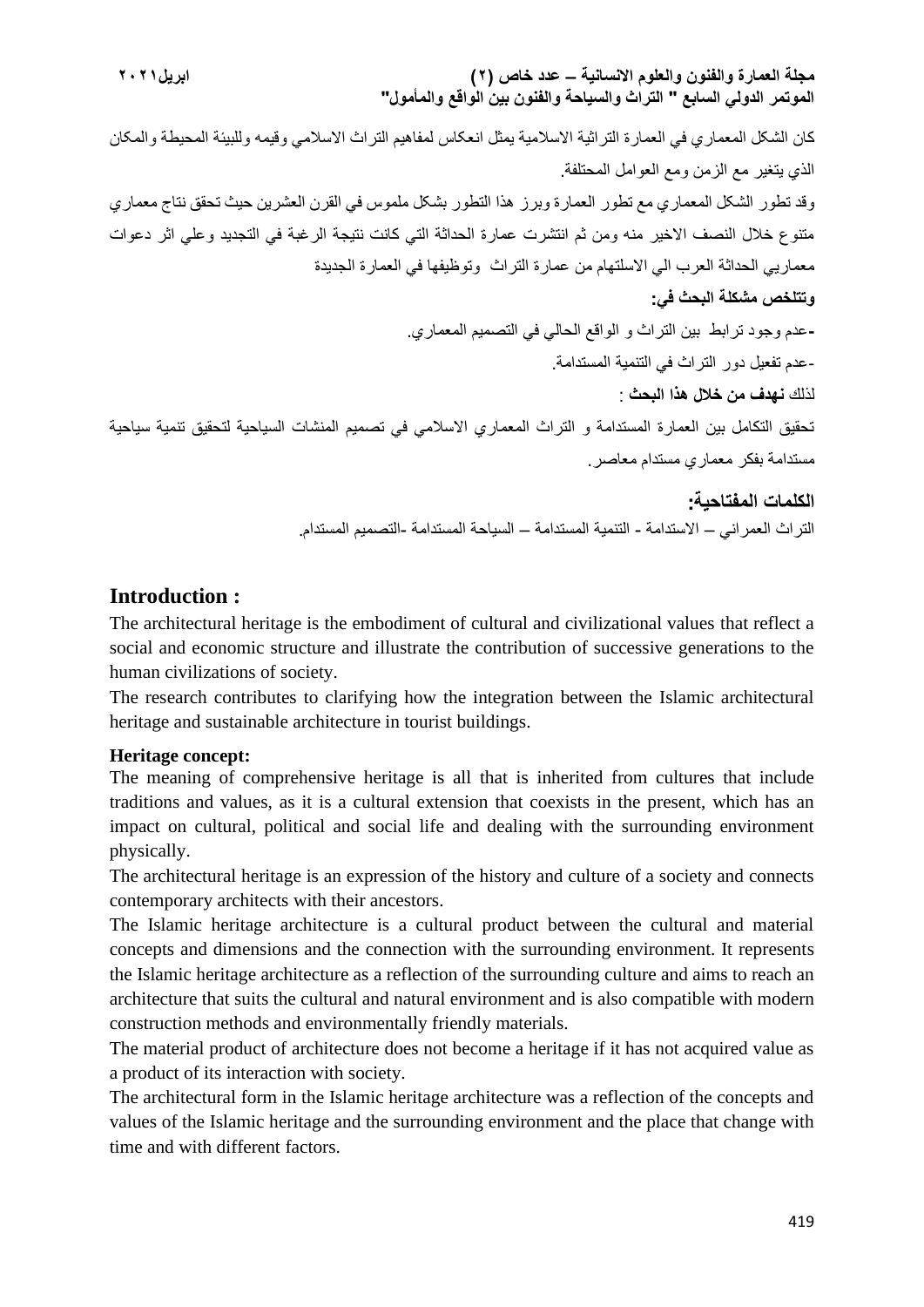**مجلة العمارة والفنون والعلوم االنسانية – عدد خاص )2( ابريل2021 الموتمر الدولي السابع " التراث والسياحة والفنون بين الواقع والمأمول"**

The architectural form evolved with the development of architecture and this development emerged tangibly in the twentieth century, where a diversified architectural product was achieved during the last half of it, and then the architecture of modernity spread, which was the result of the desire for renewal and following the calls of Arab modernist architects to draw inspiration from heritage architecture and employ it in new architecture Hence, the call to postmodernity, which tended to search for roots and connection with the history of architecture, which contributed to the search for landmarks for architectural forms that restore the connection between man and his culture, beliefs and traditions of his society

Hence, the emergence of the concept of sustainability in the nineties of the twentieth century as a watershed point in the formal development in contemporary architecture, where the heritage was taken as a guide for the building's compatibility with its environmental surroundings, supporting the pillars of economic and environmental sustainability.

Sustainable architecture provided various environmental treatments that contributed to creating an environmental compatibility between the building and the surrounding environment.

Hence, **the aim of the research** was to return to heritage in order to achieve integration between it and sustainable contemporary architecture in tourism facilities.

The importance of research and its objectives:

Heritage architecture is considered sustainable architecture because it is a product of human needs and as a result of its adaptation to the surrounding environment, so the research aims at:

1-Activating the role of heritage in sustainable development.

2-Employing the Islamic heritage, achieving sustainability in tourism facilities.

In the research, we review how the concept of sustainability affects the architectural form in the reuse and selection of some of the vocabulary of Islamic heritage architecture and here lies the importance of the research.

#### **Research Methodology :**

The research is based on the theoretical and analytical study of the reality of returning to the heritage in contemporary architecture in light of the increasing interest in the concept of sustainability with a review of models that support the research.

**The environment** is the set of natural and new factors in which a person lives and leaves an impact on himself, his health, his livelihood and his production. Projects to improve the environment aim at developing society in the areas of protecting individuals and groups from their private and public harms and dangers and developing them in a manner that provides safety, security and comfort and helps the growth of individuals' personality, improve their health and increase Their productive potential, through the use of science, engineering and technology means that create the right environment and maintain its levels of deterioration.

The concern for the surrounding environment is as old as man himself and came within philosophical contexts related to the three (religion, the universe and man),

As for the term (ecology) in modern times, it appeared since 1866 by the German zoologist (Ernst Heikel), and its name is derived from the Greek word (oikos) which means habitat, and he used it to refer to (research in the total relationships of animals with their organic environment And inorganic).

Since the early twentieth century, it has been defined as a branch of biology (biology) that researches the relationship of living things to their environment.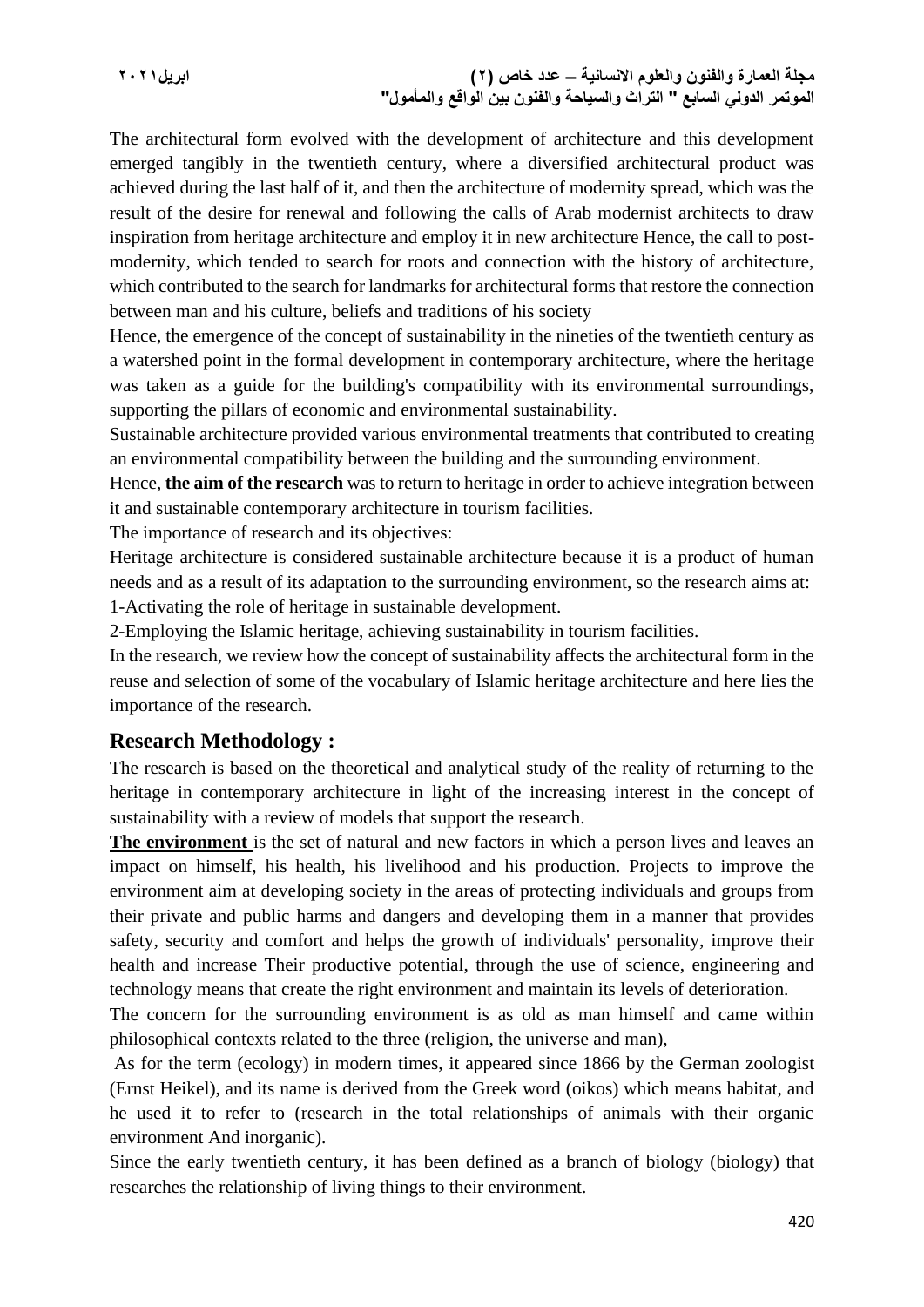**مجلة العمارة والفنون والعلوم االنسانية – عدد خاص )2( ابريل2021 الموتمر الدولي السابع " التراث والسياحة والفنون بين الواقع والمأمول"**

The biggest environmental problem facing the world today is the erosion of the ozone layer, which blocks and protects from the concentration of ultraviolet rays harmful to humans and their effects, such as the spread of serious diseases, as well as the problem of increasing the proportion of carbon dioxide, the deterioration of the biological environment and desertification, pollution of seas and oceans, soil erosion and other problems Environmental.

The concept of (environmental architecture) or sustainable architecture has become popular today, which is concerned with the physical and physical surroundings of the environment, and recommends the use of natural, unmanaged or semi-manufactured materials that do not harm the environment or reduce the environmental impacts resulting from various human activities and calls for the reduction of waste and pollutants. Preserving the natural resource base for the future.

Thus, advocates of (sustainability) interpreted it as (meeting the needs of current generations without compromising the ability of future generations to meet their needs). Thus, the motives for adopting the concept of sustainability in the urban sector are not different from the motives that led to the emergence and adoption of the concept of sustainable development in its environmental and economic dimensions Social and overlapping,

The matter goes beyond the circulation of structural materials and insulators or the optimal orientation of the building with regard to solarization and ventilation, to the exploitation of the energies of nature, such as the sun and wind, to take care of planning systems and building details, and to apply the results of organic research and its cycle, to serve the residents of the building.

And sustainable construction or green building is a new method and style of design, through which it evokes the environmental and economic challenges that have cast their shadows on various sectors in this era, as new buildings are designed, implemented and operated with advanced methods and technologies that are environmentally identical, and at the same time low costs, especially operating and maintenance costs. (Running Costs), as well as contributing to a safe and comfortable urban environment.

There is an inherited and transmissible environmental balance between humans, soil, water and the atmosphere that lasted until two centuries ago, then the environmental industrial revolution broke out, the beginning of environmental pollution and the rise in the proportion of toxic gases, so that many living species of plants and animals disappeared during that period in human history. According to the American Academy of Sciences, the Earth has not witnessed a similar rise in temperature for at least 400 years, and perhaps 1000 years ago, due to the magnitude of developments in human activity, especially in the industrial field.

#### **Sustainability concept:**

The concept of sustainability originated and developed since the seventies of the twentieth century, but it spread and was used in building and construction in the nineties, and its emergence had a strong resonance and a reflection on many fields, including the field of architectural design.

The world has tended to pay attention to the link between economic and environmental development and from here arose the concept of sustainable development, which is defined as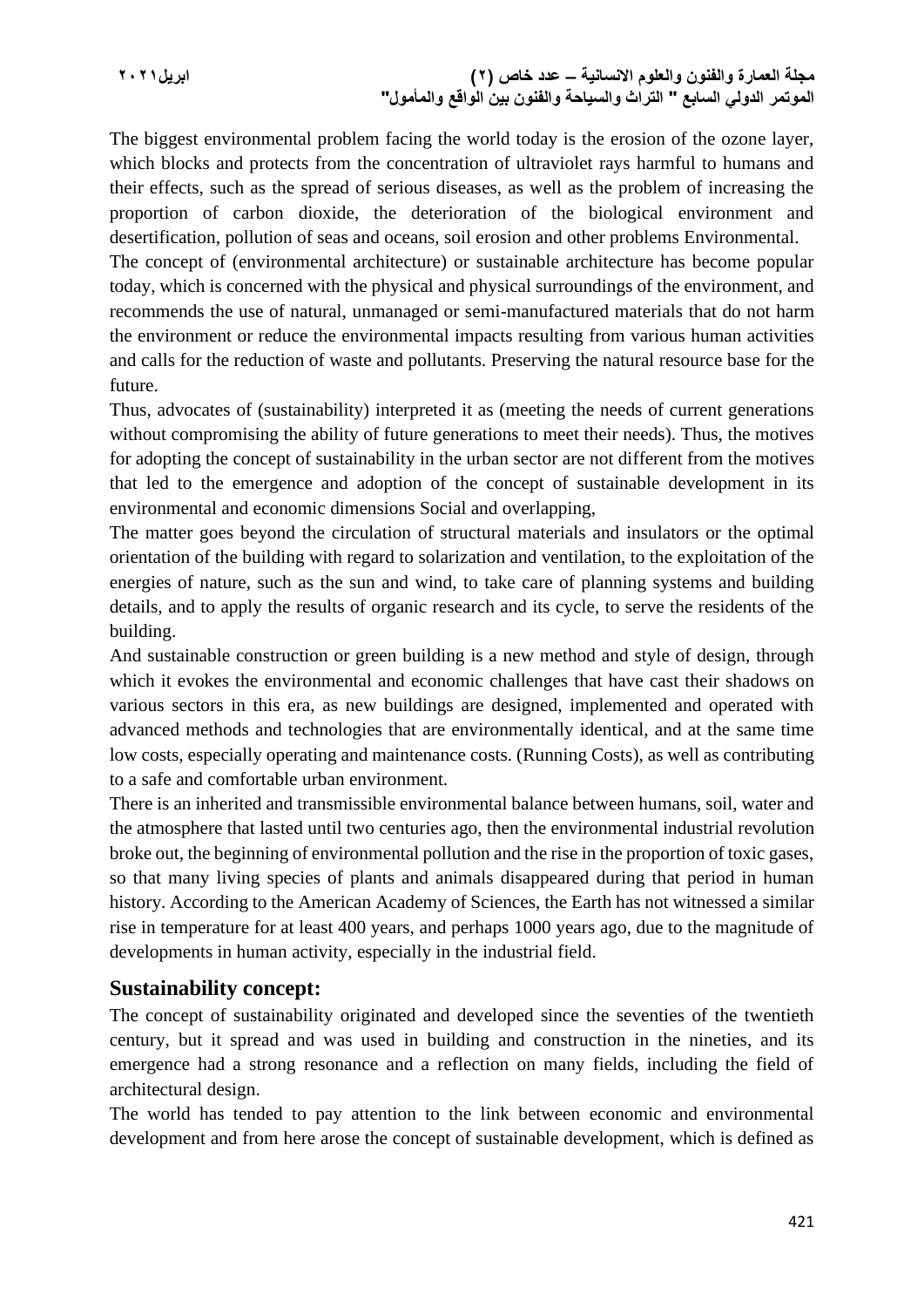**مجلة العمارة والفنون والعلوم االنسانية – عدد خاص )2( ابريل2021 الموتمر الدولي السابع " التراث والسياحة والفنون بين الواقع والمأمول"**

meeting the needs of current generations without harming the ability of future generations to meet their needs

The concept of sustainable development is an environmental concept and then it turned into a comprehensive development concept based on three main pillars that represent its pillars:

-The environmental axis

-The social axis

-Economic axis



**Figure (1) illustrates the axes of sustainability**

From here, concepts emerged that were reflected in the architectural design. These concepts focus on issues of economic development, environmental protection, reduction in energy consumption, optimal use of natural resources and reliance on renewable energy sources, and among these concepts

## **'Sustainable design', 'green architecture' and 'sustainable buildings'**

## **Environmental sustainability**

Environmental sustainability means preserving the current generations' share of the environment resources. Through this concept, we find that environmental sustainability means protecting natural resources from unjust consumption, protecting the environment from pollution and maintaining climate stability. Therefore, sustainability calls for reducing consumption and using environmentally friendly materials that do not cause Pollution and use of renewable energies that are not harmful to the environment and rationalization of energy consumption.

## **Sustainable design is:**

A design that seeks to improve the quality of the built environment to the maximum extent possible and to reduce damage to the natural environment to a minimum.

Therefore, the trend was to design environmentally friendly buildings due to the need to follow a design approach that reduces energy consumption and reduces the consumption of resources and materials while reducing the impact of construction and use on the environment.

And the design is integrated when the design expresses the heritage identity as well, so it becomes distinctive for the surroundings in it.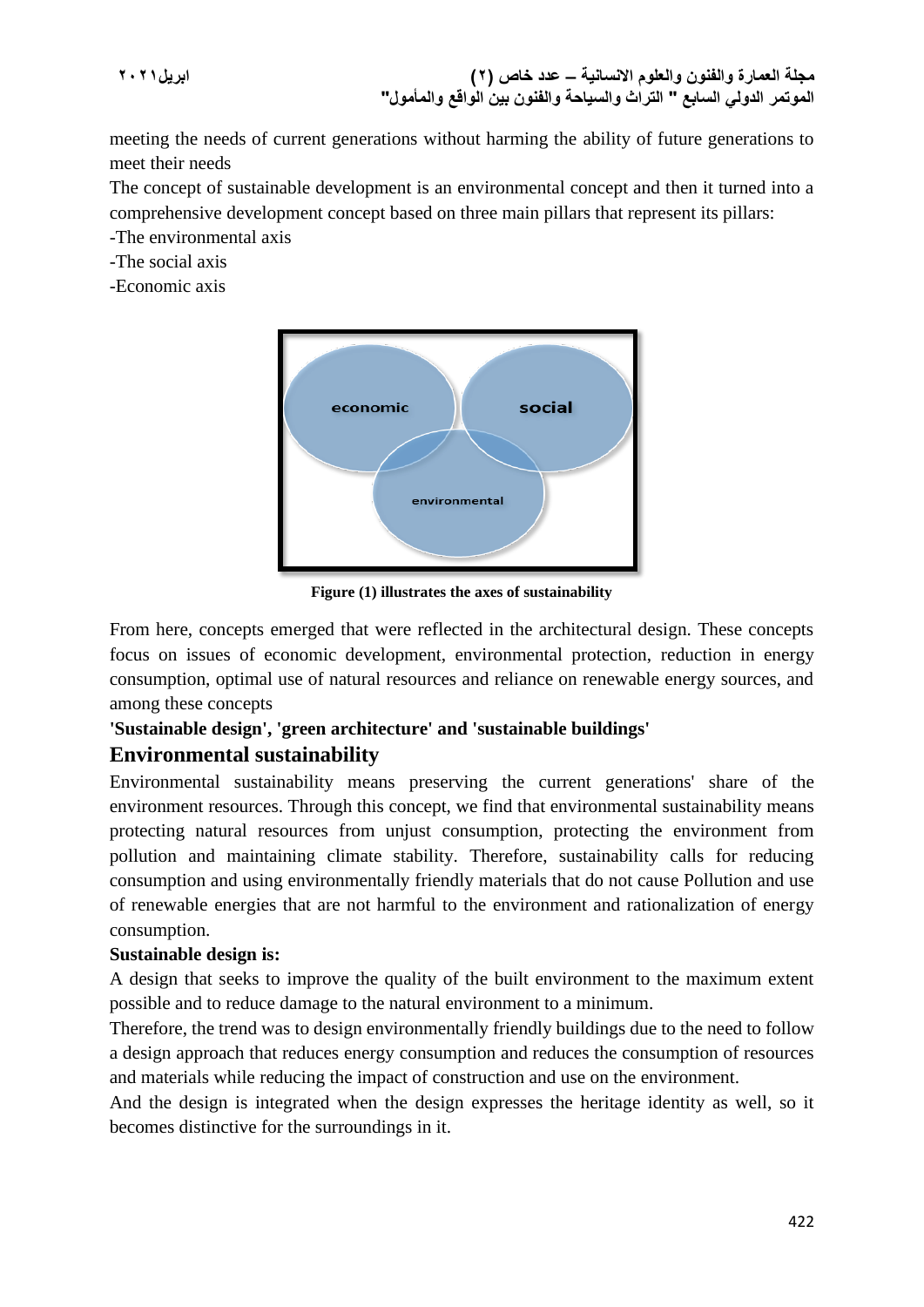## **Sustainable design criteria:**

-Site respect.

-Energy conservation.

- -Adapt to the climate.
- -Reducing the use of natural resources.

-Thus, the goals of the sustainable building that express the heritage identity are (PowerPoint format)

-Efficient use of resources.

-Achieve energy efficiency.

-Preventing pollution, achieving internal environmental quality, and ensuring a healthy environment.

-Achieve a clear expression of cultural heritage in line with the surrounding environment.

## **Heritage and the environment**

Islamic jurisprudence has given importance to the environmental aspect within its interest in architecture. For this purpose, the legal rulings were allocated and detailed to restrict human authority and movement within the framework of the caliphate of God and the faithfulness of reform in the land and its architecture. Thus, the human relationship with the environment entered the ranks of necessities and improvements in the purposes of the Sharia, including preservation of religion, soul and mind.

And explicit teachings were mentioned in the Holy Qur'an arranging the relationship between the triad (the universe, nature and man), and it called for looking and contemplating the universe in order to reach the absolute truth as an equation and a desired goal, meaning that a society of justice and peace free from the spirit of competition is the one that explodes the energies of the environment and deals with it in a way that does not. It leads to misuse of it, including the material resources and powers that are devoted to humans.

And on the same principles of the equation between the occult and ethics, an early call arose to germination, afforestation, and upgrading the surrounding green environment, and Islam's ethical approach has defined the essence of dealing with science, its methodology, and scientific research preoccupations that do not touch what the environment does not have under the pretext of development and yearning for progress as we touch it in a civilization Today, in this way, she chose from knowledge what is appropriate and discarded the rest.

Thus, man's relationship with the environment became real and not metaphysical, and constituted one of the laws of God.

#### **Characteristics of Islamic architecture**

In our society, Islamic architecture was moving towards sustainability, as it took into account the environment socially, economically and climatically.

The teachings of the Islamic religion include many principles of sustainability that have intertwined with social organization and social behavior

Which reflected on the urban product.

Scientific progress is able to develop human capabilities in order to exploit natural resources in a way that exceeds its achievement in heritage architecture, and this requires a systematic application of science and a comparison between modern and traditional constructions and reviving the principles on which heritage architecture relied, as traditional architectural ideas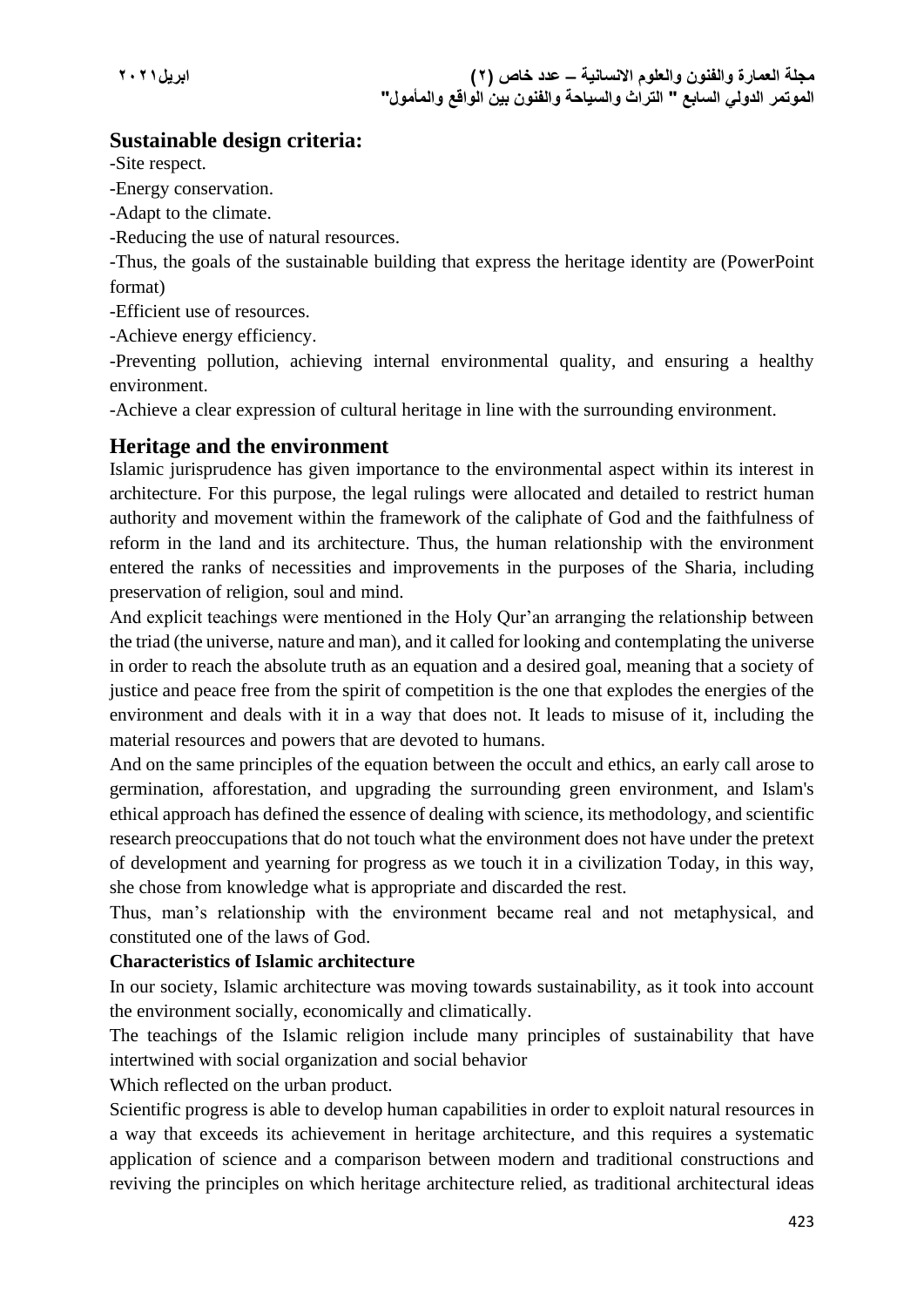**مجلة العمارة والفنون والعلوم االنسانية – عدد خاص )2( ابريل2021 الموتمر الدولي السابع " التراث والسياحة والفنون بين الواقع والمأمول"**

may lose their importance in exchange for the comfort and ease provided by mechanical solutions. The unlimited use of machines caused current energy and environmental problems and therefore the trend was to return to natural energy sources.

In this field, traditional solutions developed by generations of societies in traditional architecture by relying only on natural energy sources can be of great benefit to open new horizons of research and application.

### **Sustainability principles in heritage Islamic buildings:**

The traditional building was compatible with the environment with all its positives and negatives, as protection was achieved by reducing the impact of the natural environment conditions such as hot climate, humidity and the intensity of solar radiation. As for the ventilation, it was by exploiting the potential of natural energy sources such as the sun and wind. There are many basic principles on which the traditional building architecture in Islamic architecture is based, which, with modification and development, can be a function of the design of contemporary sustainable buildings.

#### 1**-Building with clay or bricks**

The materials surrounding the occupants of the building are very important to provide protection from external conditions, and great care must be taken in choosing them, so that this is commensurate with their physical properties in terms of thermal conductivity, thermal resistance, diathermy, and reflectivity. It is also responsible for determining the length of time for heat transfer to and from the building.

Clay or adobe is the best natural building material, as it can provide thermal insulation to the building and help reduce the depletion of vital natural resources and carbon emissions. Clay was used on a large scale in many Islamic buildings throughout the ages, and bricks are one of the most important building materials used in Islamic architecture.

Especially in Egypt and the Maghreb countries, where wood and stone are scarce, and it is known in Egypt as red brick, and it is used in building load-bearing walls or as shoulders or in building domes and vaults, and in the case of building it with a large thickness, it helps to provide good thermal insulation of the internal spaces of the building. In the Islamic architectural heritage, we find that they were achieving this principle, environmentally friendly buildings have been in existence since the past, and the achievement of the principle of sustainability has been present since the past as well, as they used in their construction the local materials available to them, and took care of the availability of natural lighting and ventilation, they were preserving the environmental rights, And the rights of future generations.



**Figure )2(illustrates Adobe is the best building material Figure source<https://www.ecomena.org/islamic-architecture-ar/>**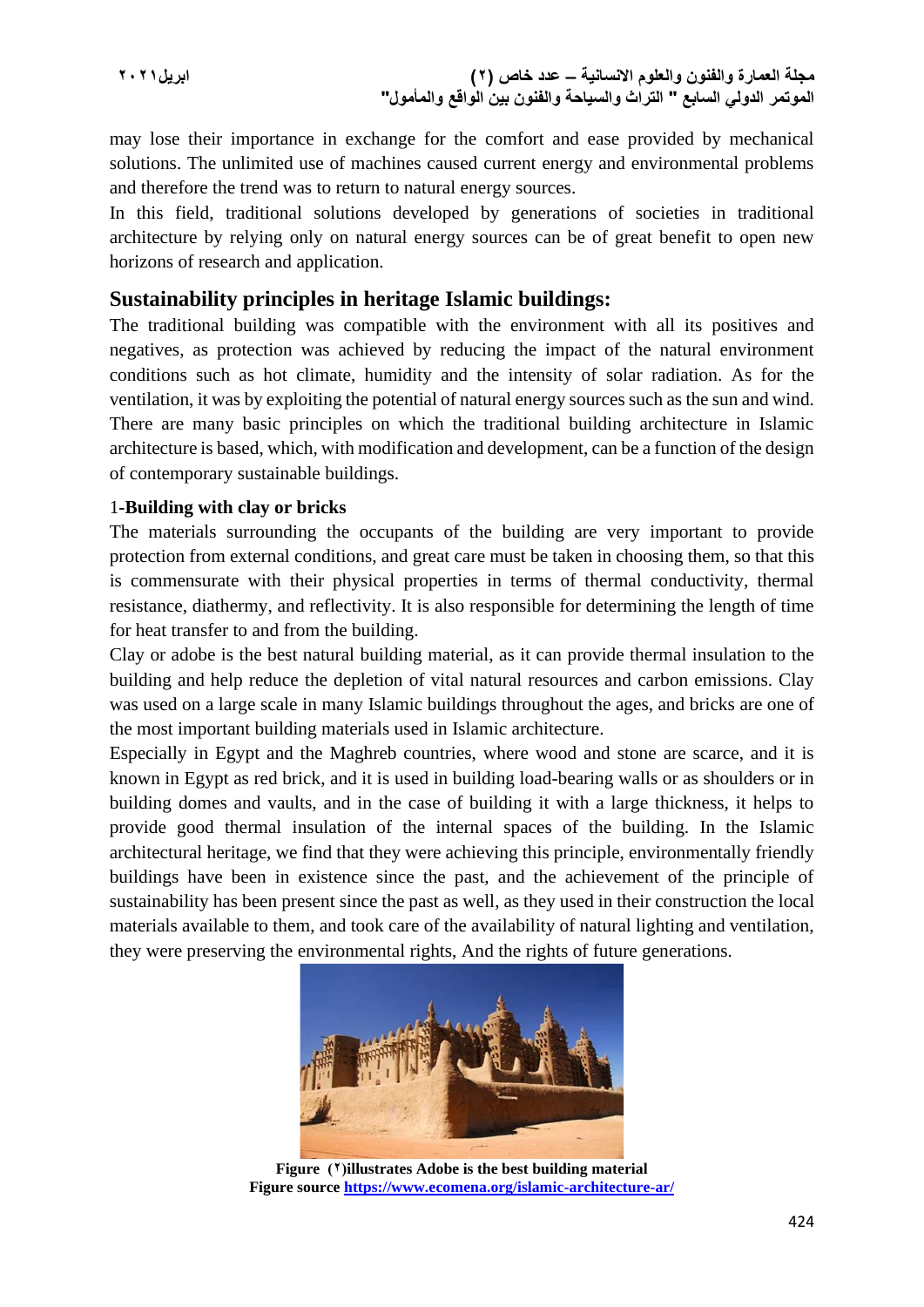### **2-Thermal comfort**

The design idea of the traditional dwelling was based on the use of the central courtyard as a central point to achieve the principle of orientation towards the interior, and it was the lung and the main outlet for the dwelling, as it works as a thermostat, taking advantage of the great fluctuation between temperatures between night and day, and the formation of different pressure places between the narrow shaded streets and the courtyard Open median.

In general, the inner courtyard was often surrounded by a fountain, a pool of water, or a salsabil, and it was provided with fruit trees. Together, these elements humidify the dry air and reduce its temperature.

Some amendments have been made to the concept of the courtyard to ensure the flow of air, including:

**The iwans**: they are spaces preceded by balconies surrounding an open central courtyard. Planned to contain a measure of shade throughout the day, and the iwan opens onto the entire courtyard, and the houses contain two iwans, one of which is summer facing north, and the other winter facing south.

Islamic architecture in its dwellings is characterized by the presence of an inner courtyard, the purpose of this courtyard is protection from climate factors, achieving natural lighting, achieving privacy, in addition to ventilation (by planting this courtyard, and fountains can be placed; making it shaded, and its air is refreshing that moves to the rooms around it.

**Al-Takhboush:** It is a room that is completely open to the courtyard, the floor of which rises from the courtyard, and was used for receiving guests in the summer, and its façade overlooking the courtyard faces the north. Al-Takhboush helps the air flow between the courtyard and the garden.

- **The seat** is often located on the top of the tent, and its façade is carried on poles and overlooks the courtyard, and with this configuration, the seat and the seat are exposed to the least number of hours of exposure to the sun with the least possible amount of solar energy than other facades.

#### **3- Natural ventilation**

Providing natural ventilation is one of the most important principles of sustainable design in traditional housing, as natural ventilation cools the human body, because as the air speed increases, the rate of heat transfer from the body to the surrounding environment increases, as well as helping to get rid of moisture and cool the building.

Air hooks are the most important means of catching winds and introducing them into the spaces of the dwelling, as it is considered one of the most important elements in Islamic buildings. The hooks form different pressure zones, so the air enters after it is purified and moistened and then exits it through other openings, and the process is reversible at night hours. It also helps to reduce the dust and sand carried by the hot and dry regions' winds, as they eventually accumulate at the bottom of the vent.

The wind-towers are divided into several types: the most important of which are the roof-top and the well-mounted hookah, which are one-way hookahs that follow the direction of the prevailing winds, while the wind towers are multi-directional, and there are simple-shaped hooks like a double wall.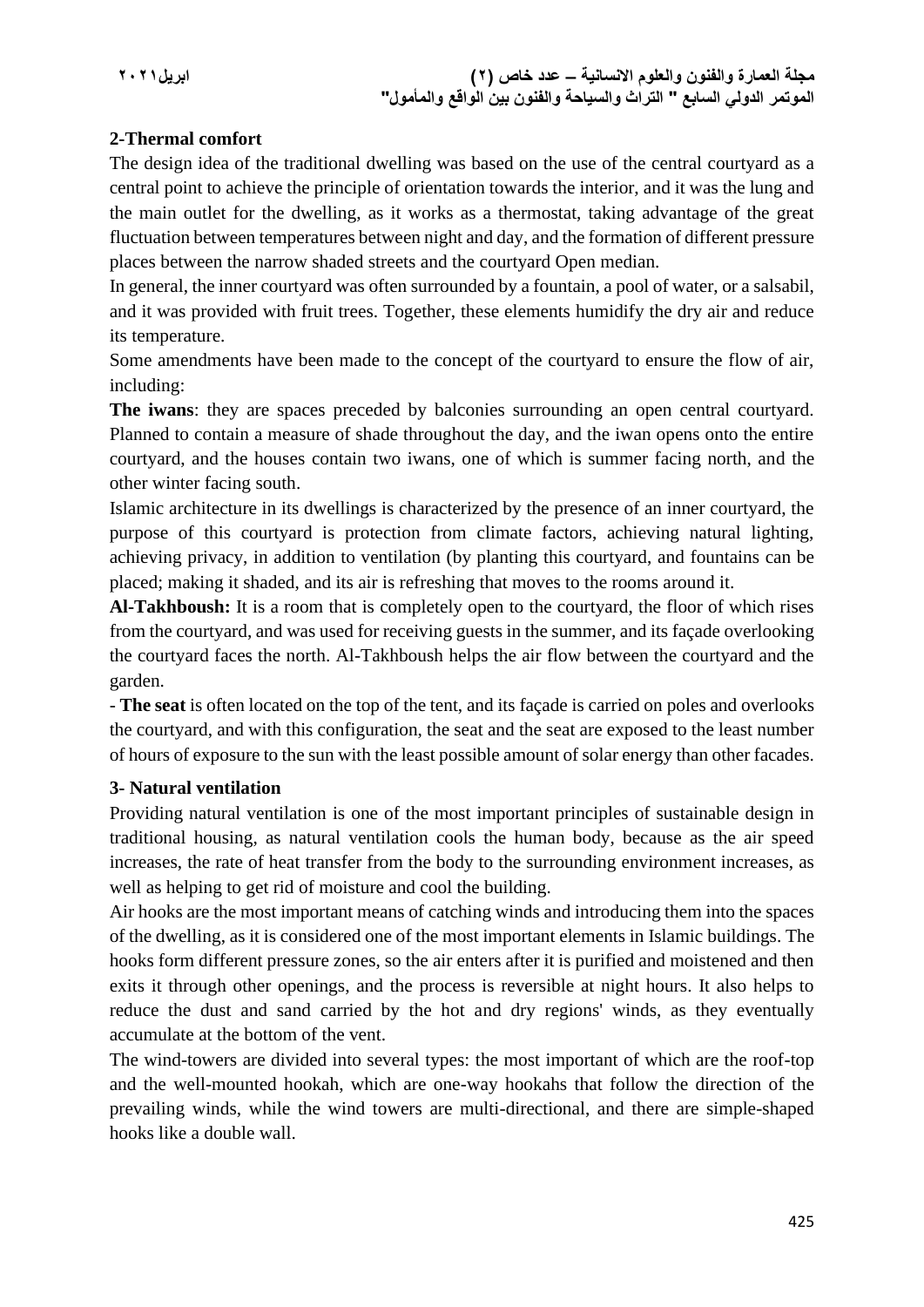### **4-Underground construction**

Harnessing the potential of the soil is one of the principles on which sustainable design builds to harness natural resources. The idea of building underground depends on reducing or determining the effect of external climatic conditions on the internal spaces, by taking advantage of the thermal storage capabilities of soil masses, which is called block effect conditioning.

The use of the properties of the subsoil is embodied to reach thermal comfort in the basement space, which is an entire floor or more underground. The basement may have more than one level depending on the climatic conditions and functional performance,

The efficiency of the thermal performance of the basement is evident, especially in the afternoon hours, when the outside air temperatures reach their maximum limits, as for the other spaces, the efficiency of their thermal performance decreases the higher we go, as the ground floor is better in its thermal performance on the first floor than the roof exposed to direct sunlight throughout the day. In the morning the ground floor is used and sometimes the basement, and in the evening the upper floors are used.

### **5-Natural lighting**

Natural lighting represents the most important strategy for sustainable housing to reduce the heat burden, and thus provide a comfortable environment for residents, as it was found that natural lighting from windows is three times better in improving visibility than industrial lighting equivalent to it.

The dilemma is that windows are a major source of heat penetration into the building, which made traditional architecture develop innovative methods for obtaining natural lighting and expelling direct sunlight, and among the most important of them are mashrabiyas or chantels or architectural treatments that allow gentle winds to enter, and do not allow sunlight to enter, usually covering the surface For windows and balconies that are used for sitting inside, The mashrabiya controls the passage of light and the flow of air.

Finally, privacy is achieved thanks to its narrow lathe, which is made of intertwined and intertwined wooden parts. The mashrabiya moved from Egypt to some Arab countries and was sometimes made of materials other than wood, such as marble, plaster or metal.



**plate (1)illustratesMashrabiya design plate source<https://andalusiat.com/>**

Finally, there is no doubt that the Islamic dwelling is one of the most important examples of success in achieving the concepts of green architecture, as it succeeded in achieving a balance between beauty and function. The elements of the Islamic architectural heritage were found to work and complement each other, with the synthesis of different climatic, environmental and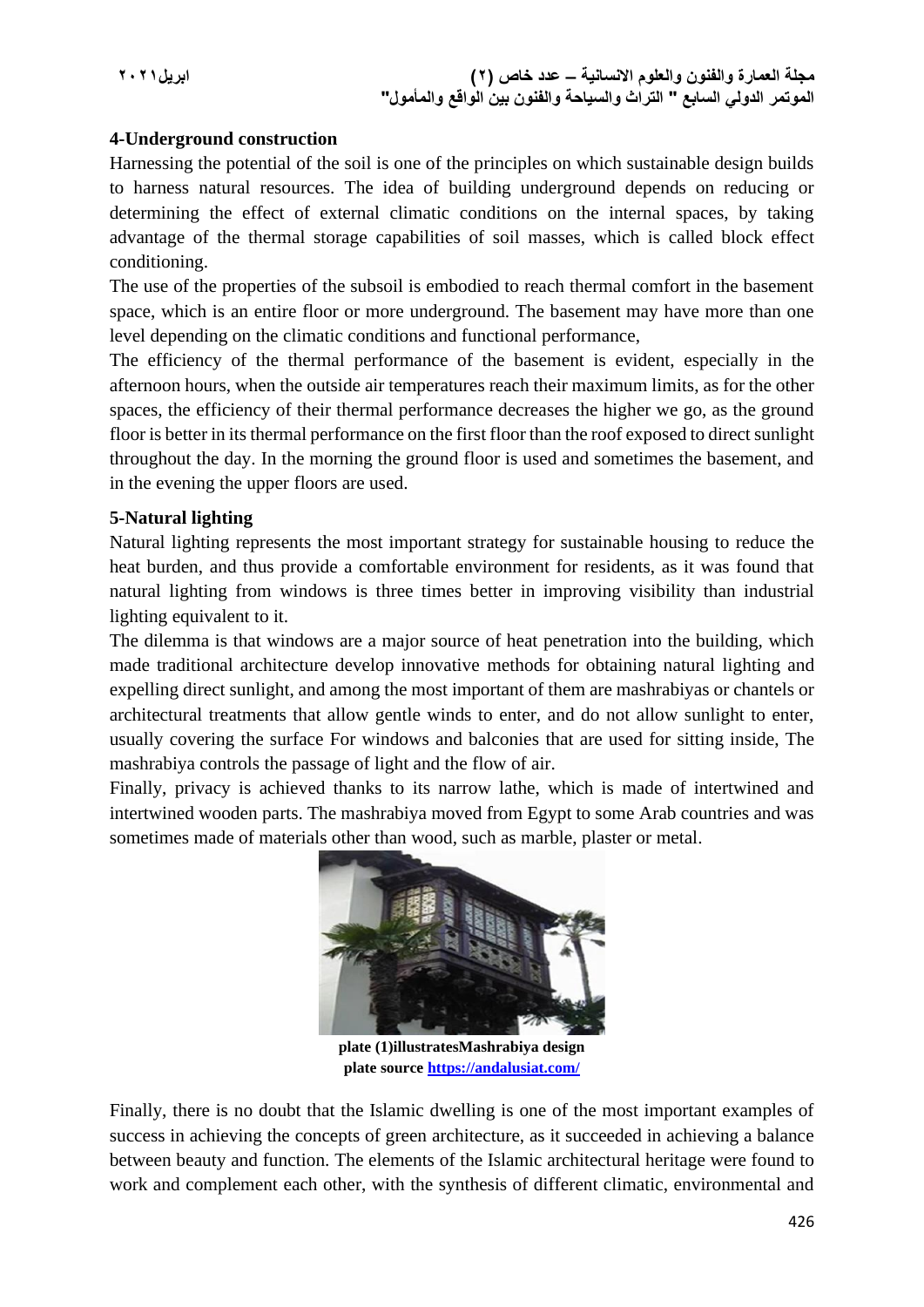social conditions. As for contemporary architecture, it faces many challenges to prove that it is capable of accommodating the requirements of sustainable development and preserving the environment, so it must re-explore the principles of traditional architecture and choose what are appropriate for the local environment and environmental influences, to develop and mix these principles with modern technologies, and use them in our contemporary architecture and our homes in Present and future,

Where modern technologies can make the use of traditional architecture principles more accessible and efficient to achieve the principles of sustainable architecture.

(Aelchenachel) also in Islamic architecture, showing its benefits in achieving natural lighting and ventilation, as well as shades that are made of local materials that are suitable for the environment of the area in which they are located. In order to create thermal insulation aimed at keeping the house cool and fresh during the hot day.

**"Sustainable architecture**" saw nature as having rights that must be preserved.

By creating a healthy sustainable environment that responds to environmental needs, the ideal solution is used to rationalize energy consumption without excessive use in natural resources:

1- Using renewable energies such as solar energy and wind energy.

2-Choose location, function, and construction solutions that are commensurate with local

factors such as topography, local climate, soil, water, flora and fauna components in that area.

3- Using environmentally friendly materials, and taking environmental construction theories into consideration in the building's structural system, its plumbing system, and any alternative methods of construction.

 $\epsilon$ - The realization of ventilation, nature lighting, and the use of environmentally friendly materials should be well noted in the building.

All of the above are among the most important principles that achieve sustainability and preserve the rights of nature.

That dependence on nature should decrease with the use of the best and best solutions, supported by legal and financial regulation, modern materials, environmentally friendly products, and at least - as little as possible - reducing the consuming mentality.

The environment has the right to a friendly building that respects it, a building that employs functional and technical solutions with the function of the building in a harmonious way in harmony with the environment.

Respect for the environment is part of the ethical practice in the architecture of Islam, as it is the source of building materials that embody the architectural elements, which participate in creating architectural spaces suitable for living and an intimate atmosphere in which physical and psychological comfort is taken into account.

solar radiation, high rate of radiation loss at night, and relative stability in the types of daily and seasonal winds, and in adopting a human line that consecrates the feeling of comfort for the inhabitant, and it is a source of building sources for his stable psychological state, and then It collapses in the ethical practice vis-à-vis his society, which is considered a means and an end, and thus they reached that explanatory equation, and they adopted a method of construction consistent with those climatic data and benefiting from them,

The Islamic environment in general is characterized by drought, low rainfall, high intensity of solar radiation, high rate of radiation loss at night, and relative stability in the types of daily and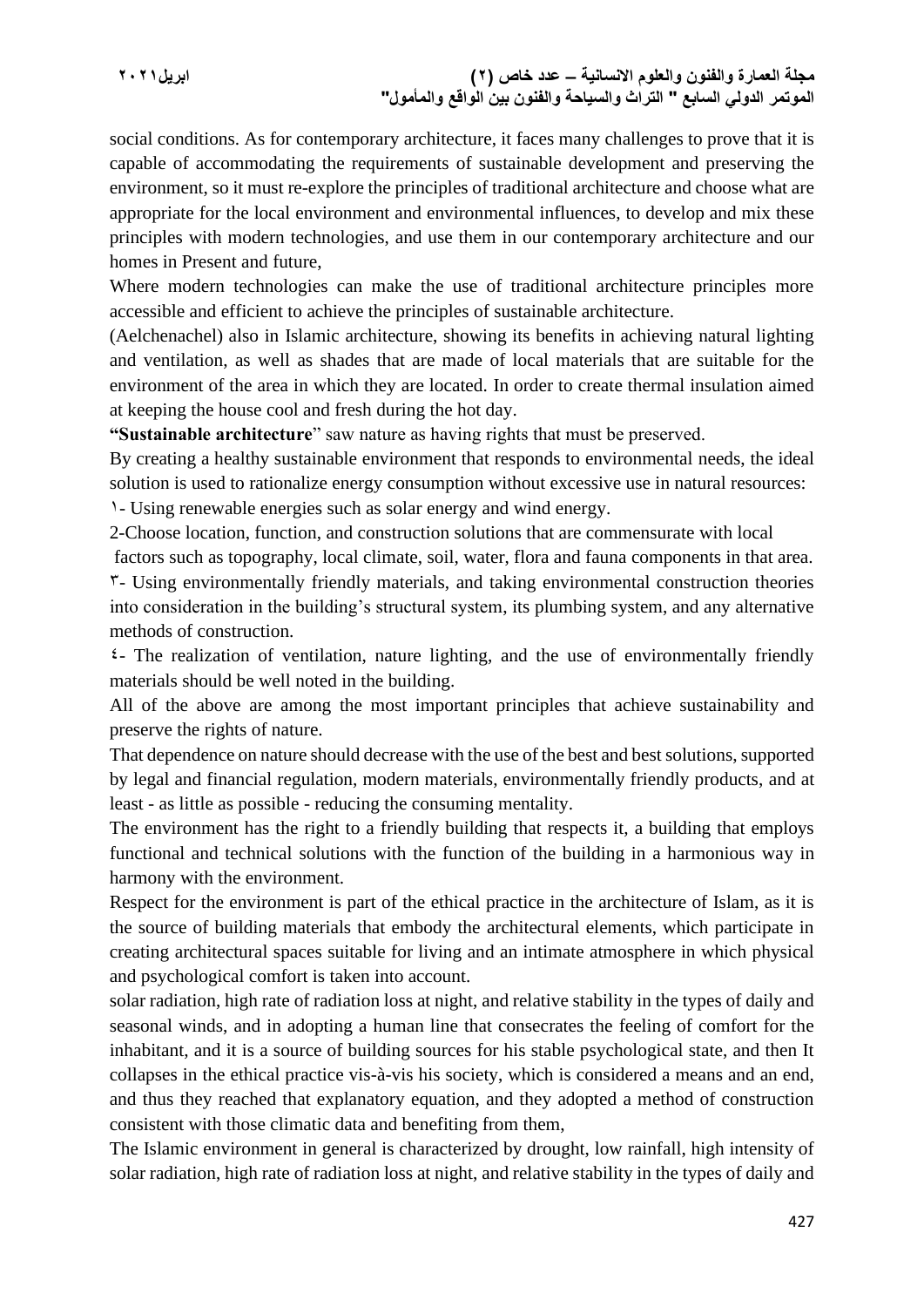**مجلة العمارة والفنون والعلوم االنسانية – عدد خاص )2( ابريل2021 الموتمر الدولي السابع " التراث والسياحة والفنون بين الواقع والمأمول"**

seasonal winds, and in adopting a human line that consecrates the feeling of comfort for the inhabitant, and is a source of building a stable psychological state, and thus they reached To that explanatory equation, and they adopted a method of construction in harmony with those climatic data and benefiting from them, and in general the environmental aspects of Islamic architecture are devoted to the following formulas:

- They reduce the visible surfaces of the buildings, as well as the rate of thermal transfer, by aligning the buildings in groups and blocks.

-They benefited from the fluctuations in temperatures by using mud or bricks to build thick walls while reducing the number of openings, thus limiting the energy exchange with outside air and the leakage and gathering of dust.

-They made deep tanks in the ground to conserve water.

 --Limit the rates of solar heat gain, by building deep courtyards surrounded by rooms and wooded, as well as keeping the cold morning air for several hours and reducing the impact of dusty winds and by using high fences that provide a degree of desired shade.

-Use (cleaves)

-They used the basements underground, which architecture is not in need of today because of its multiple functions.

-Vaulted ceilings were used to increase the coefficient of thermal transfer, and were flat to require the extraction of hot air at the top of the dome, and natural ventilation openings were used in windy areas.

-Use solar energy in rooms designed for winter occupancy and stored energy in the walls and ceilings, and made heating in winter take place in rooms used for housing and sleeping only in order to save energy.

The design of Islamic buildings took into account the respect of the heritage in every natural environment to suit it, and the respect of the constructive norms appropriate to the (fixed) environments, and the dedication came through constructing the walls from local materials with a thickness that guarantees their durability and bearing the burden of building loads, and their resistance to heat and humidity.

Here we mention that Islam has not objected to respecting the moral values of peoples, which is consistent with its moral aims, especially in architecture,

The architecture took into account in every natural environment what suits it from its inheritance.

## **The negative effects of modernity**

Human beings have been shocked by the negative effects of uncontrolled material modernity, and since the energy crisis of the 1970s, architects have begun to think and question the wisdom of having box buildings surrounded by glass and steel that require massive heating and expensive cooling systems, and as a natural reaction, people have begun to get enthusiastic about green architecture and buildings. From there, a tide rose demanding energy rationing and rationing its consumption, and the voices of architects who demanded more energy-efficient architecture, including:

William McDonough, Bruce Voll and Robert Fox from the US, Thomas Herzog from Germany, and Norman Foster and Richard Rogers from Britain.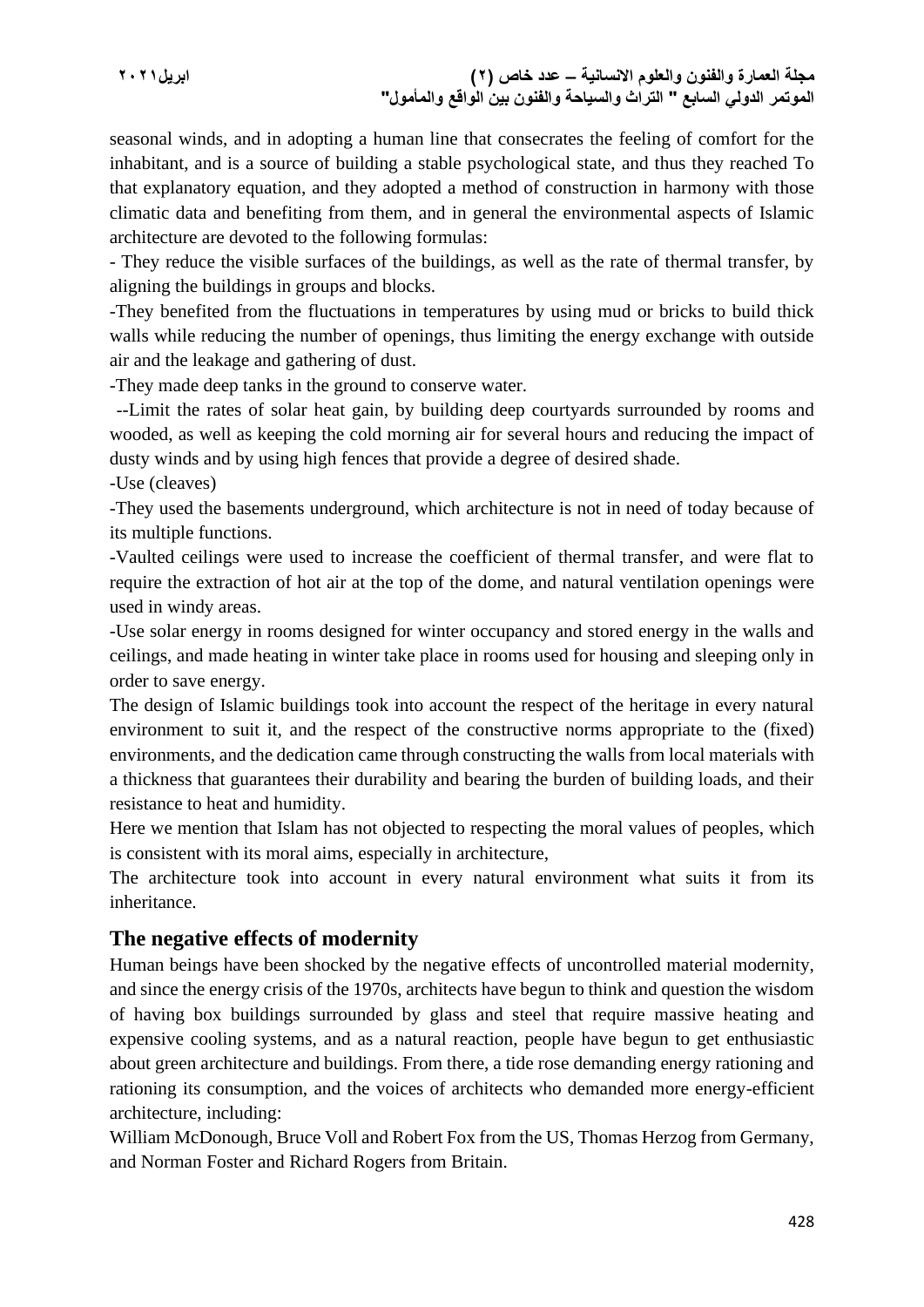**مجلة العمارة والفنون والعلوم االنسانية – عدد خاص )2( ابريل2021 الموتمر الدولي السابع " التراث والسياحة والفنون بين الواقع والمأمول"**

These architects began to discover and develop architectural designs that focused on the longterm environmental impact during the operation and maintenance of buildings, and they were looking beyond them (initial costs of construction, and since then this view has been rooted in some building evaluation systems such as the (BREEAM) standard). Which was applied in Britain in the year 1990 AD, and the standards of the Presidency of Energy and Environmental Design (LEED) in the United States of America, which is an abbreviation for (Leadership in Energy and Environmental Design), and this last standard was developed by the American Green Building Council (USGBC), and its application has started In the year 2000 AD,

LEED standards aim to produce a greener built environment, and buildings with better economic performance, and these standards that architects, engineers, developers and investors are provided with consist of a simple list of criteria used to judge the extent to which the building adheres to green controls. Points for the building in different aspects, so the energy efficiency of the building is awarded within (17 points), and the efficiency of water use is awarded within the limits of (5 points), while the points of quality and safety of the internal environment in the building reach limits (15 points). It can be gained when adding specific features to the building, such as: renewable energy generators, or carbon dioxide monitoring systems,

After assessing the points for each side by the concerned committee, the total points that reflect the LEED rating and their classification for the intended building are calculated, so the building that scores (39 points) gets a rating (gold), and this rating means that the building reduces the impacts on the environment by a percentage At least (50%) compared to a similar traditional building, while the building that scores a score of (52 points) has a Platinum rating, and this rating means that the building achieves a reduction in environmental impacts by at least 70% compared to a traditional building. similar.

The evaluation of buildings in such a way can reveal to us the number of traditional buildings that are inefficient and thus identify the reasons for this in the folds of the methods used in their design, construction and operation. Efficiency:

"... it is not only the use of energy, but the use of materials, and the waste of water. It only serves his own interests, and thus there is a huge deficit and a total lack of quality and efficiency in the building in general

We find that cultural heritage is one of the most important pillars of sustainable development.

We find that cultural heritage is one of the most important pillars of sustainable development, and Egypt's continuous pursuit of leadership in sustainability depends on four main axes.





**plate (2 (illustrates leader ship axes in sustainable tourism development**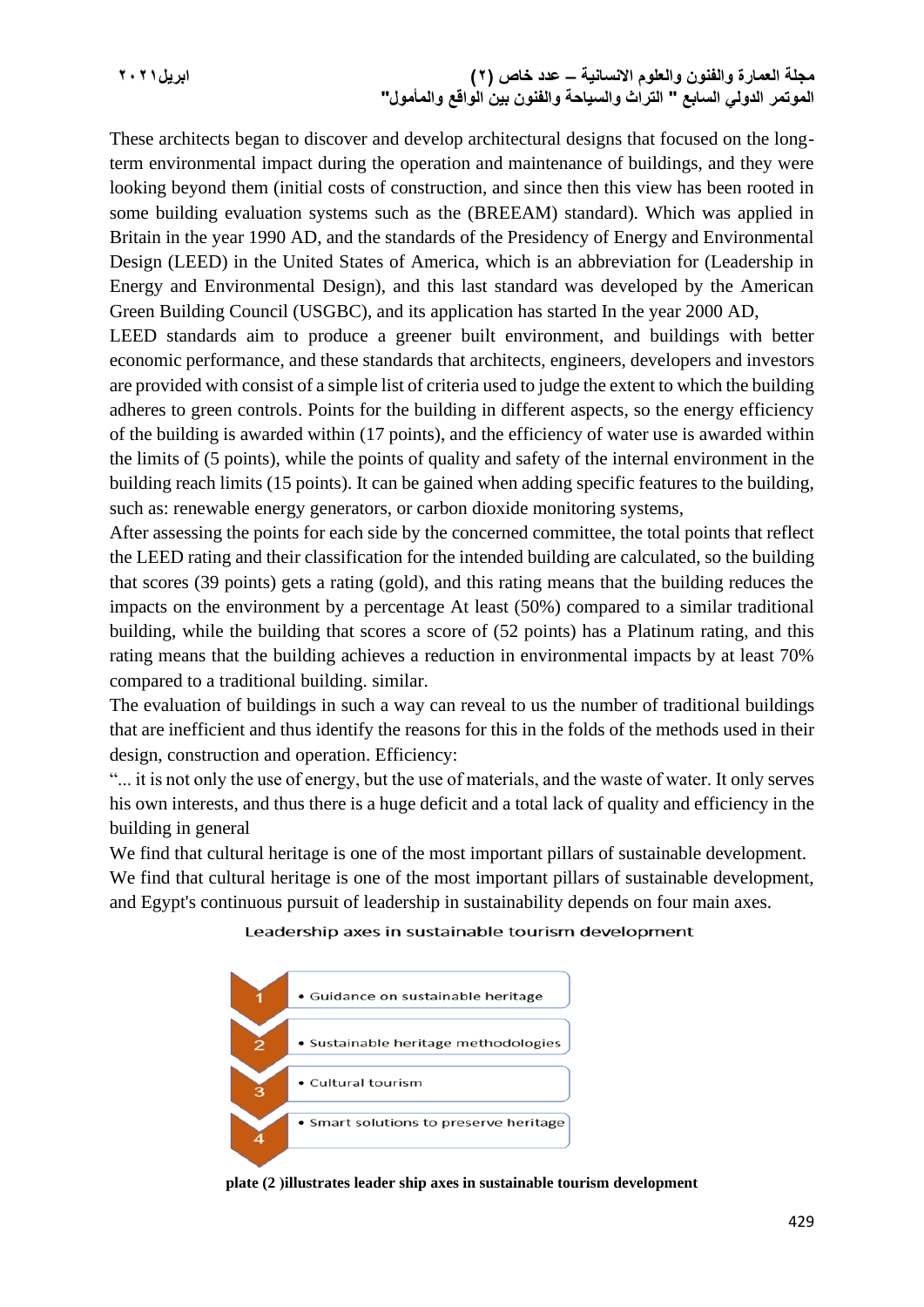## **Architectural heritage belongs to generations**

Preserving the urban heritage in the Arab world is a necessity, especially for future generations, due to the necessity of linking them with the ancient past and heritage of their ancestors.Regarding "sustainable heritage", we clarify that the use of the term is due to an economic point of view, and the fear of demolishing monuments and heritage buildings. Therefore, it was necessary to find ways to preserve the antiquities of the Arab region and Egypt in particular in various ways.

### **Islamic heritage and tourism**

The world has preceded us in stages in laying the foundations and methodologies followed to achieve a sustainable heritage and with interest in culture, and has many experiences in this field. Traditional and historical.

Many Islamic countries have succeeded in preserving their heritage and the arts of Islamic buildings, in order to highlight the distinct cultural aspects of their cities in front of visitors and tourists, which contributed to the development of the tourism sector in those countries significantly and significantly, Although other religious buildings are the main attraction in the field of tourism - especially religious tourism -, improving the environment, developing religious, historical and archaeological sites and showing their features in a decent appearance are among the important and indispensable priorities and an integral part of tourism, and therefore attention should be paid With the advantages of Islamic architecture arts, not only to enrich the tourism side, but to develop feelings of self-pride and self-awareness and to develop and revive high-end architectural traditions as living and effective arts that play an important role in promoting tourism, and attention must also be paid to the aesthetic and artistic aspect of new tourism facilities in order to create an effective and influential Islamic content Commensurate with the importance of the role played by these facilities.

All indications indicate that Egypt enjoys a prominent tourist position in the Middle East region due to its distinguished geographical location, its historical, cultural and religious position, and the aesthetic values and distinctive arts rich in its buildings represented by various types of architectural and decorative elements and vocabulary, such as domes, lighthouses, arches and corridors The utensils and saucers (exposed inner squares) and all kinds of decorations, especially the complex muqarnas and the faience, gypsum and brick motifs, in addition to the wooden decorations, and (mashrabiyas), in addition to the archaeological and tourist sites that characterize Egypt ... all of these are considered among the most important characteristics and pillars of tourism in a form. In general, religious tourism in particular.

The advancement and development of the tourism reality in Egypt and its development requires relying on sound scientific plans and studies to re-plan and develop tourism facilities in a physical way, and from here it is imperative to strive to strengthen the relationship between tourism and Islamic architecture - which architects and artists view as intertwined with beauty, spirit, and the essence of history and civilization. And values, customs and traditions -.

Islamic culture has played an important role in shaping the urban structure of Islamic cities, especially religious ones, and in a way that made their fame reach the horizons, due to its religious and heritage landmarks.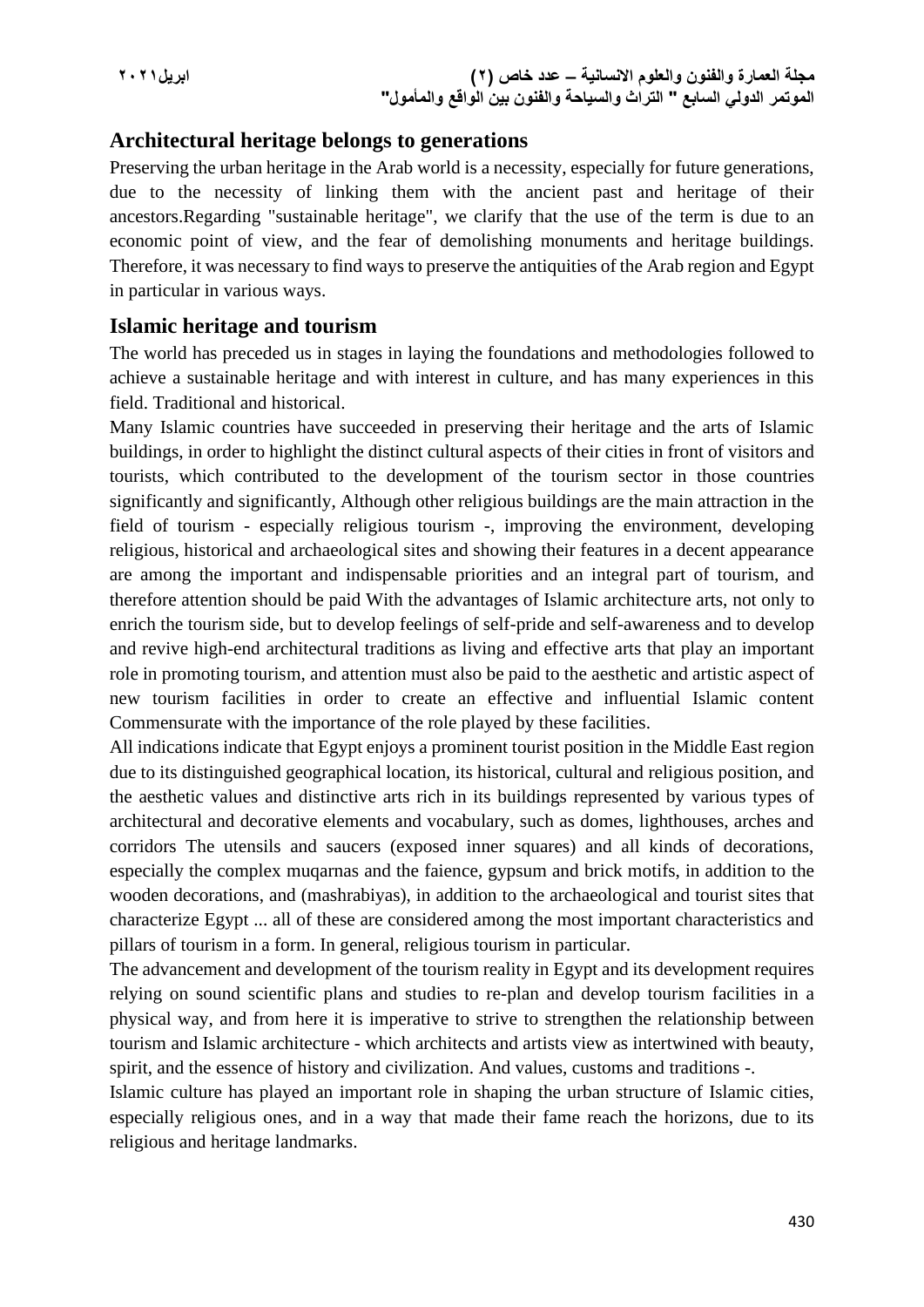**مجلة العمارة والفنون والعلوم االنسانية – عدد خاص )2( ابريل2021 الموتمر الدولي السابع " التراث والسياحة والفنون بين الواقع والمأمول"**

The Islamic architectural heritage in Egypt has become an important aspect of human civilization, and it faces environmental threats

In order to revive the Islamic architectural heritage, it is imperative to establish vivid urban tourism models that stem from our ancient Islamic customs and culture in their originality, which contributes to the development of cultural norms and social values in Islamic societies. These models should achieve the aesthetic dimensions of Islamic architecture in their form that preserves the Islamic decoration and inscriptions, and the additions should be inspired by the wonderful designs of religious and heritage buildings, and to choose the appropriate colors for new buildings, where color is a basic condition for the building.

And to adopt the style of Islamic architecture and by using the elements of the local structural heritage, so that the facades of the buildings look like wonderful paintings,

Examples of buildings that express the contemporary Islamic heritage in Egypt are:

## **Al-Azhar Sheikhdom in Cairo: Established in 1990**

The level of the expressive composition of the Islamic heritage is represented in the use of domes and brides of the sky as one of the distinctive elements of the sky line, and the use of vocabulary and details of the Islamic heritage as it is without reformulation, including mashrabiyas, vaults, muqarnas, sistrums, geometric inscriptions, and colored decorations in the interior spaces of the courtyards. Stone in design, as used in heritage buildings

Formative expression also depends on renewal and liberation from the explicit revival of the heritage vocabulary in an attempt to search for creativity, innovation and non-conformity with the heritage to develop a new architectural language.

It depends on the use of heritage formation and trying to formulate a new architectural language to liberate from proportions and scale and employ its vocabulary in a contemporary way that expresses the elements. It is also distinguished by the choice of features and the most important heritage symbols that confirm the Islamic character



**Plate ( 3 ) Clarifies the sheikhdom of Al-Azhar Source<https://www.facebook.com/Ana.Me3mary/posts/962914447063467>**

## **Palace of Arts Opera House:**

Use the distinctive features of the sky line, such as the minaret and the sistrum, as well as take care of finding an expression of the Islamic heritage with a contemporary vision, by choosing the most important elements of Islamic formation, dealing with them, liberating them from proportions and scale, and employing them in a contemporary way. Environmental treatments It was characterized by the expression of Islamic heritage features in a different way that relied on abstraction and liberation from its familiar image, using the development of technology and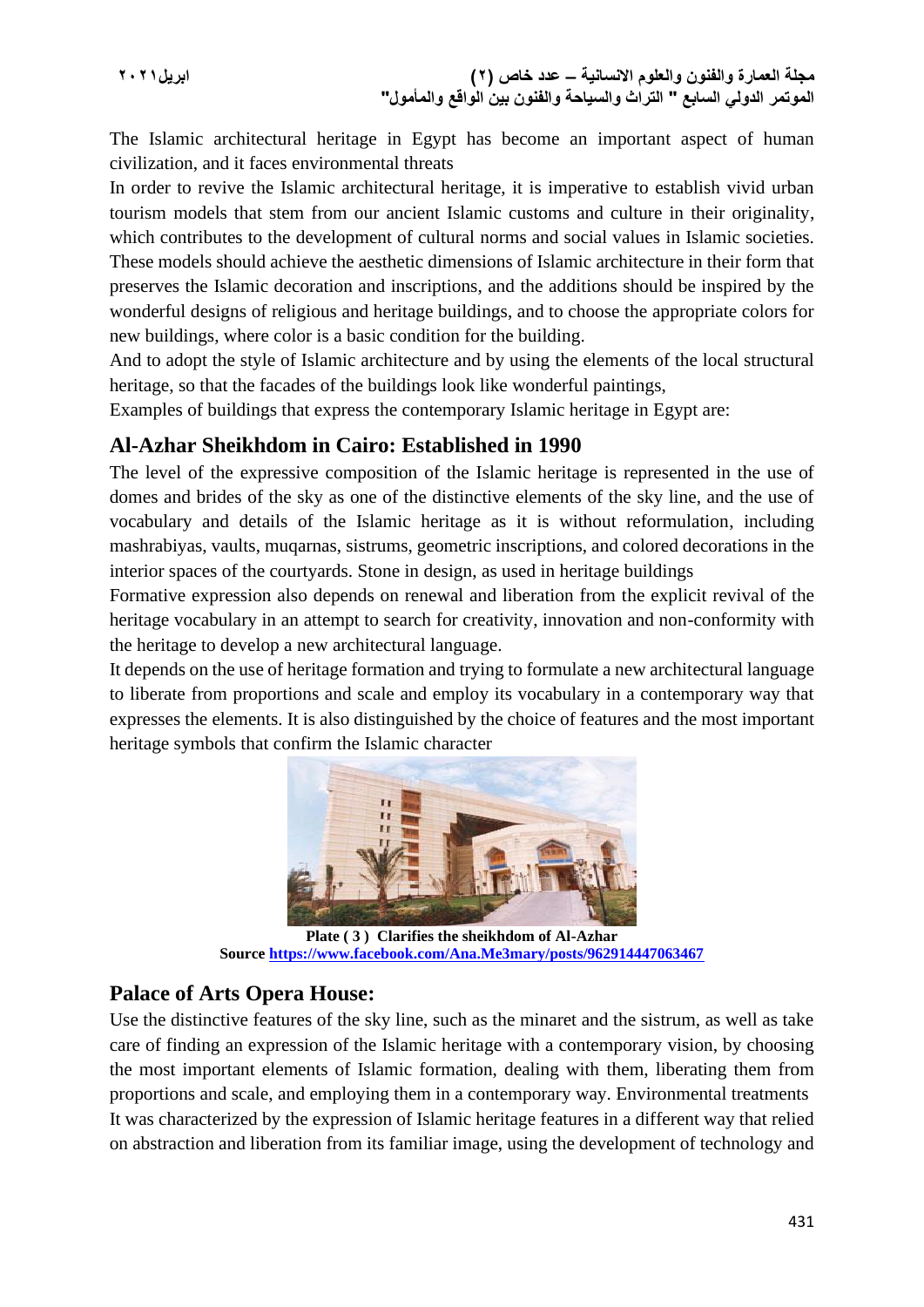the distinct treatments of the Islamic heritage vocabulary to express the needs of contemporary society



**Plate (4)Palace Arts, Opera House of Source : [https://m.facebook.com/pg/FalyatQsrAlfnwn/posts/?ref=page\\_internal&mt\\_nav=0](https://m.facebook.com/pg/FalyatQsrAlfnwn/posts/?ref=page_internal&mt_nav=0)**

Most of the tourist facilities are characterized by the weakness of the Arab and local identity in their design and not being related to the natural environment, whether in architectural or interior design or furniture design.

And the civilization of the place and in insufficient compatibility with the surrounding environment or its climate

Open in Google Translate

Tourism facilities (ecology) that express the Islamic identity as one of the architectural solutions for the development of sustainable heritage tourism in Egypt.

Ecological lodges are eco-tourism facilities that are designed, built and managed in a manner that contributes to and supports the conservation of natural and cultural resources.

The term eco-hotel is considered a term to define the identity of a type of tourism facility based on the element of nature that leads to raising the economic value of natural resources and cultural experiences

Ecolodge can be understood in the Egyptian context as a new type of tourist building that provides an environmental educational experience for the tourist about the natural and cultural life surrounding him and increases knowledge and knowledge of the surrounding natural environment and its manifestations.

The design of an environmental facility (eco-lodge) that expresses the Islamic identity requires following an architectural style called (eco-design). This method is based on three principles that must be taken into account when implementing:

The design solutions must follow from the natural environment surrounding the place and overlapping with its heritage and cultural background.

-The experience of local architects over many years in this field should be used.

- The design must be integrated with nature in architectural formations that complement it and not enter into conflict with it and with the nature of the site in a way that expresses the heritage identity.

From the foregoing it becomes clear that the main element in establishing environmental tourism facilities that express the Islamic heritage is to reach a process of integration and integration with the weather, culture and nature in the surrounding area.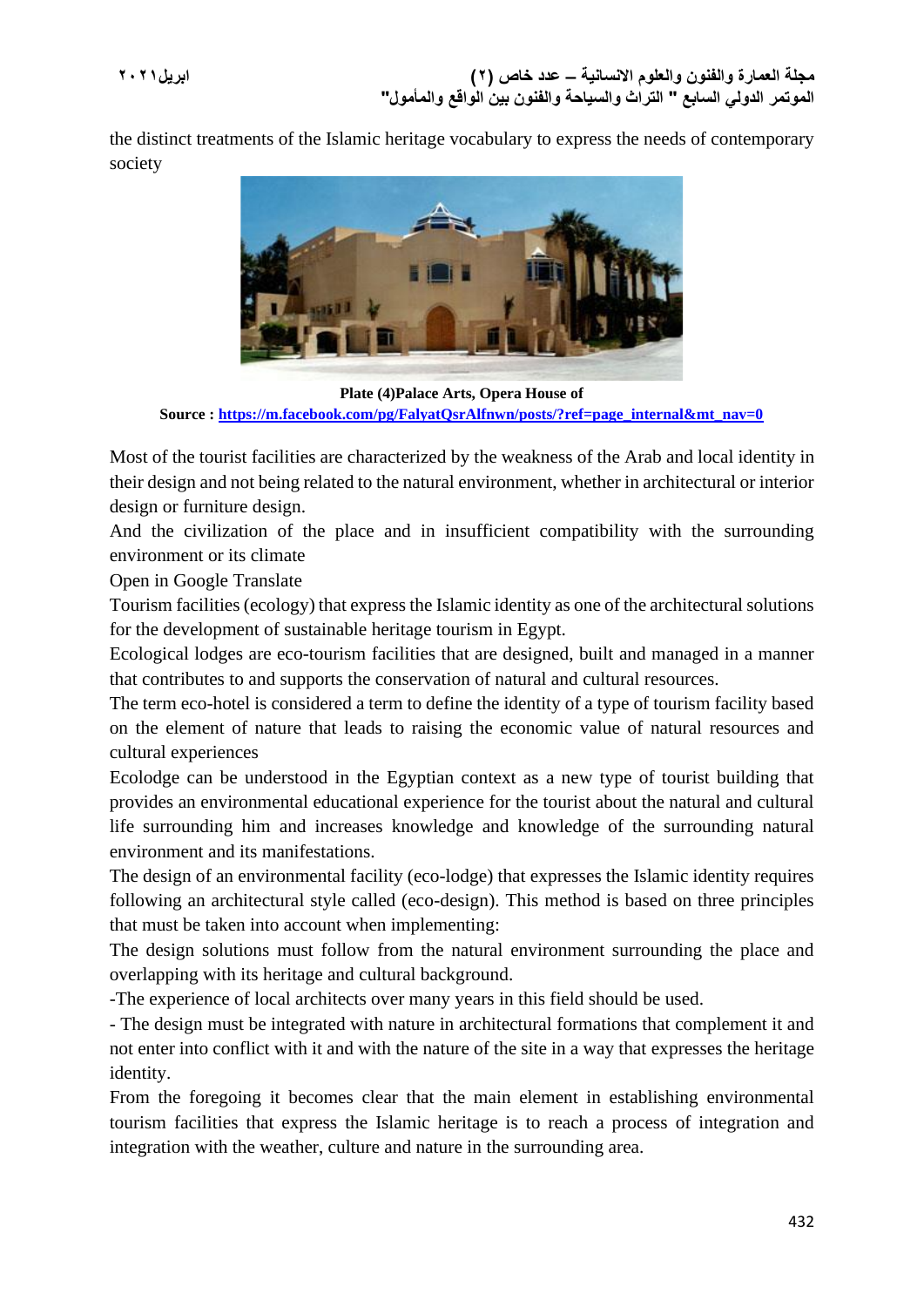## **Design and planning considerations for eco-lodge that express the Islamic heritage**:

From the reality of the environmental definition, the architectural designer, interior designer and planner for these facilities must take into account the following considerations:

Respect the nature of the site.

- To reduce as much as possible what can cause the product to pollute the natural environment. - The architectural product does not cause any damage to the historical and archaeological

resources of the area in which it is located.

- That the building adopts architectural forms compatible with the environment, the natural elements of the place and its surrounding local buildings, so that it does not cause incompatibility with the natural beauty of the geographical topography.

- To take into account the design standards of the architectural product, its functional spaces, and its compatibility with the Islamic cultural heritage.

- The buildings should be signed in places that do not hinder the natural growth of wildlife while trying to merge with the elements of the natural environment in an easy way through the use of colors close to the colors of nature elements such as rocks, sea and sand, interacting with nature by finding open spaces that communicate directly with the surrounding nature.

The architectural product enriches the cultural environment and preserves its heritage heritage - To make use of the design foundations of the relationship between sustainable environmental architecture and the elements of the Islamic heritage.

-The necessity of making use of local raw materials and materials in the construction, finishing and cleaning works.

- The architectural design of the building takes into account the balance in its use between different types of visitors and users.

The division of the project into implementation phases with the aim of monitoring its effects on the natural and environmental resources and the possibility of remedying them in the subsequent steps is taken into consideration. It is also taken into account that the project is designed to allow future modifications and expansions in a way that limits the resort to demolition and removal operations and the resulting waste, by using materials that easily accept the process of re-processing. the use .

- The design of the building should be based on ventilation and natural lighting, while limiting ventilation and artificial lighting. Also, the use of air conditioning must be avoided and attention to natural climate treatments such as the use of air gates on the roofs of buildings To attract and direct marine air inside buildings or through yards inside the units, it works to provide good ventilation for the internal facades overlooking them.

- Using environmental design mechanisms (solar energy, wind, water ... etc.)

- The use of local renewable source building materials with the use of simplified technology suitable for functional needs.

- To save as much as possible in the areas of the buildings to reduce the negative impacts through the use of local building materials or materials that reduce the cost of constructing the building.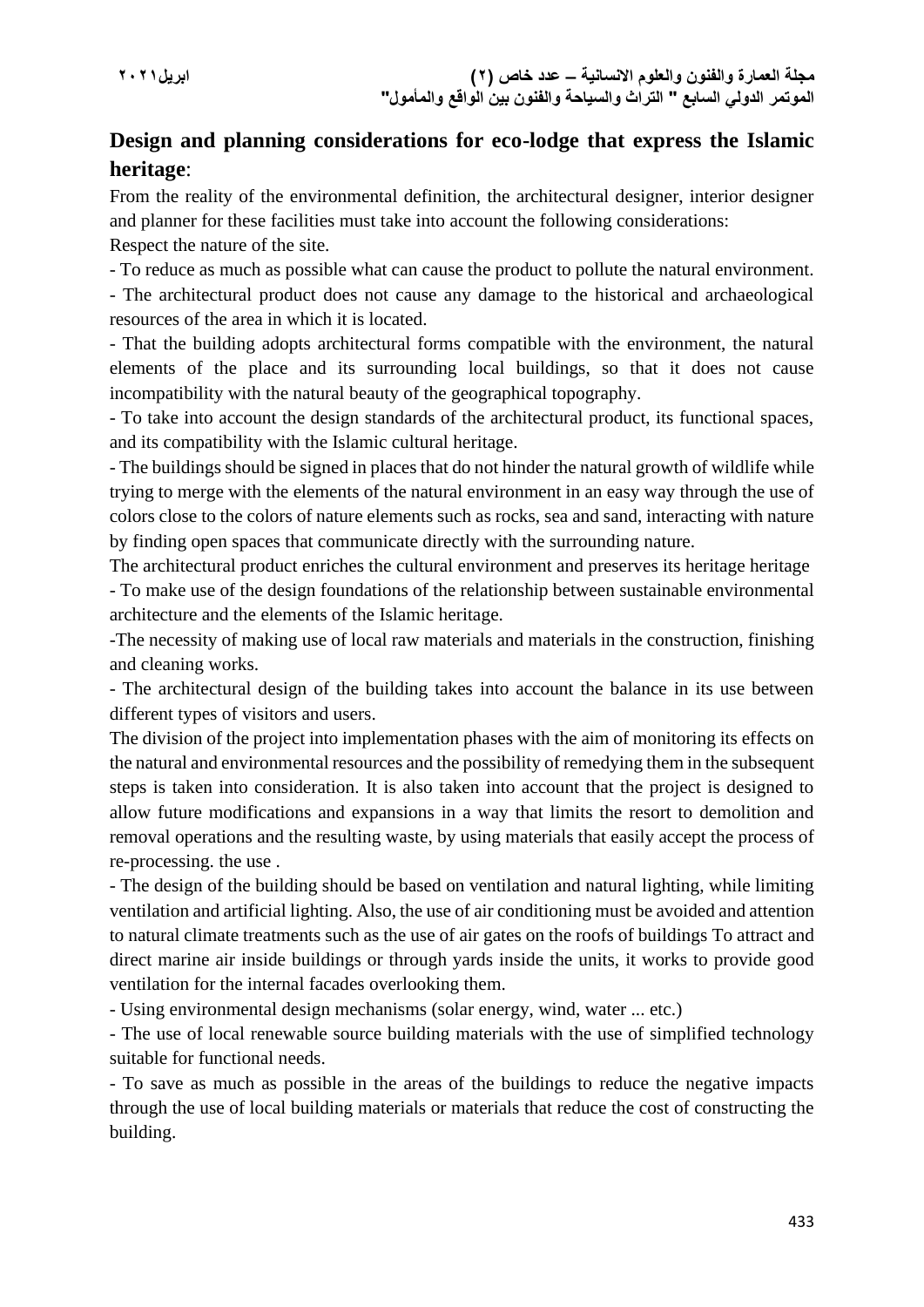## **A study of some models for eco-tourism facilities:**

The following is a presentation of some examples of eco-hotels that were built and operated within the framework of the Egyptian nature environment as an entry point for sustainable environmental tourism development:

## **Analytical study of a desert lodge hotel project as a model of an eco-lodge in the Dakhla oases**:

The hotel was built in 2003 and was intended to be built in the Islamic style of the village of Al Qasr,The hotel has 3 floors with 32 single and double rooms and suites for families

The raw materials used in the construction process are all stones, trees, palms, and environmental materials such as palm leaves and mud bricks found in the oases of Dakhla.

Building materials: All rooms are constructed from natural materials from the local environment The roofs are made of palm leaves and tree stumps.

The doors are from acacia trees and the windows are mashrabiyas built from the branches of trees in the desert.

The floors of the rooms are of mountain colored ceramic,

The walls of the rooms from the inside and outside are lined with mud and straw for two reasons. The first is to preserve the shape and appearance of the hotel in the style of countryside, and the second reason is to maintain the room's climate in cool summer and in the winter warm, whatever the temperature of the air.



**plate (5) illustrates The use of natural materials in building materials plate source: <http://www.desertlodge.net/>**



**Plate (6) illustrates The rooms and the residence area & reception building of the hotel plate source: <http://www.desertlodge.net/>**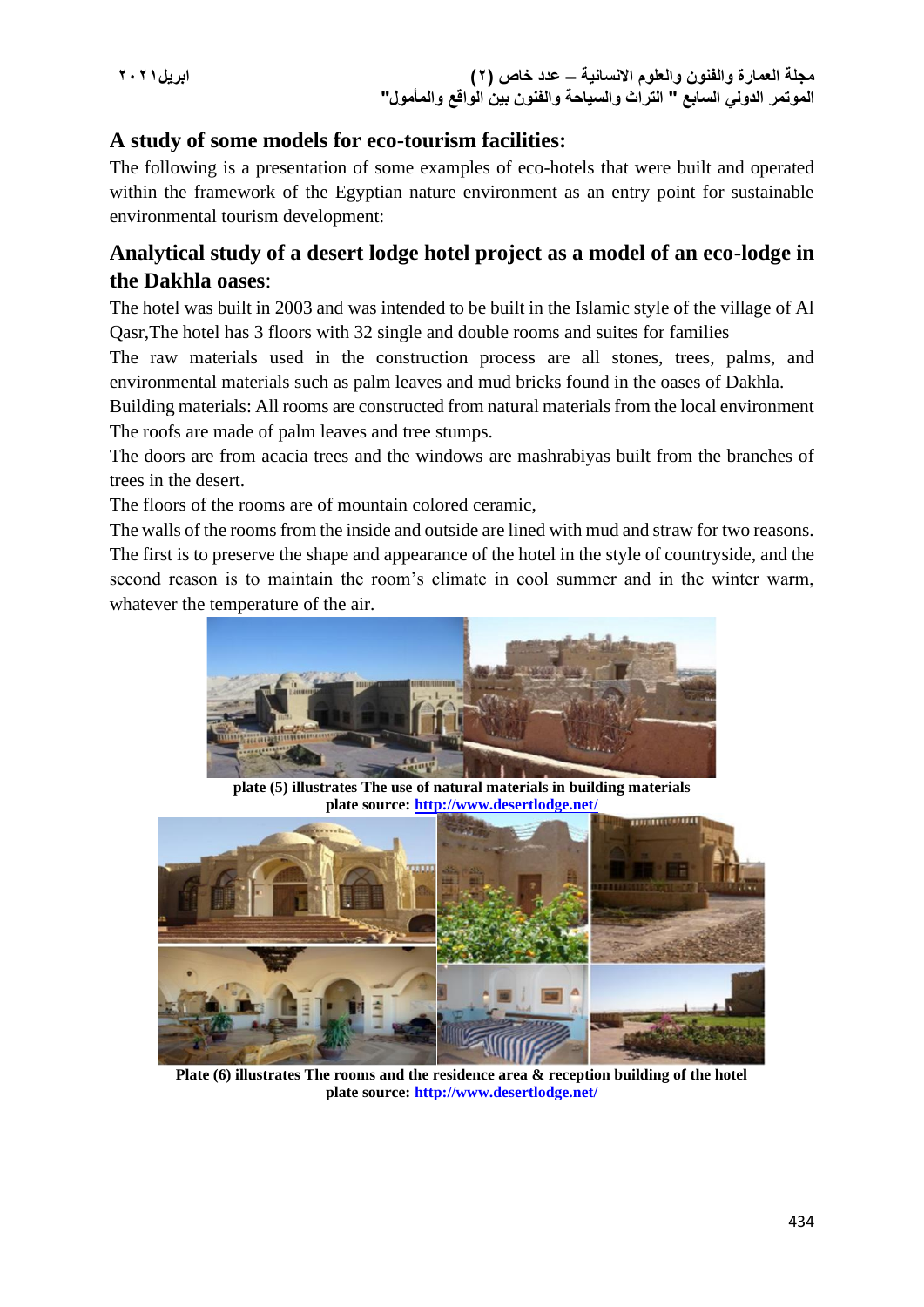## **Analytical study of the Ecolodge Guest House project in Siwa as a model for an eco-lodge**

From the standpoint of the building's belonging to the heritage identity around it and that it is part of the surrounding environment, the French architects Laetiitia Delubac and Christian Felix could

The design of this resort in Siwa in 2004-2007 and the main goal of the design was to be in harmony with the surrounding environment and integrated with it

Building materials

The walls were built with the archive material by craftsmen from the oasis, which is a traditional building material made from a mixture of mud, sand and salt, which helps the building integrate with the surrounding environment and the archive acts as a natural insulation, which makes the air inside the building in a moderate condition in the cold and hot seasons.

Integration with the heritage environment in design:

The architects decided to dispense with all the elements of technology, as this resort aims to provide a relaxing atmosphere for visitors to enjoy the simplicity and tranquility of the surrounding environment.

The living rooms were directed to the north to protect them from the sun's rays, and on the southern façade the architects made small holes evenly carved on the façade and overlooked a palm grove to protect it from the sandy winds.





**plate(7) illustrates An external shot Figure(3) Horizontal plan of the ground floor source: <http://archometrend.blogspot.com/2009/10/ecolodge-in-egypt-by-laetitia-delubac.html>**



**Plate (8) illustrates Local raw materials in building materials and furniture Source: <http://archometrend.blogspot.com/2009/10/ecolodge-in-egypt-by-laetitia-delubac.html>**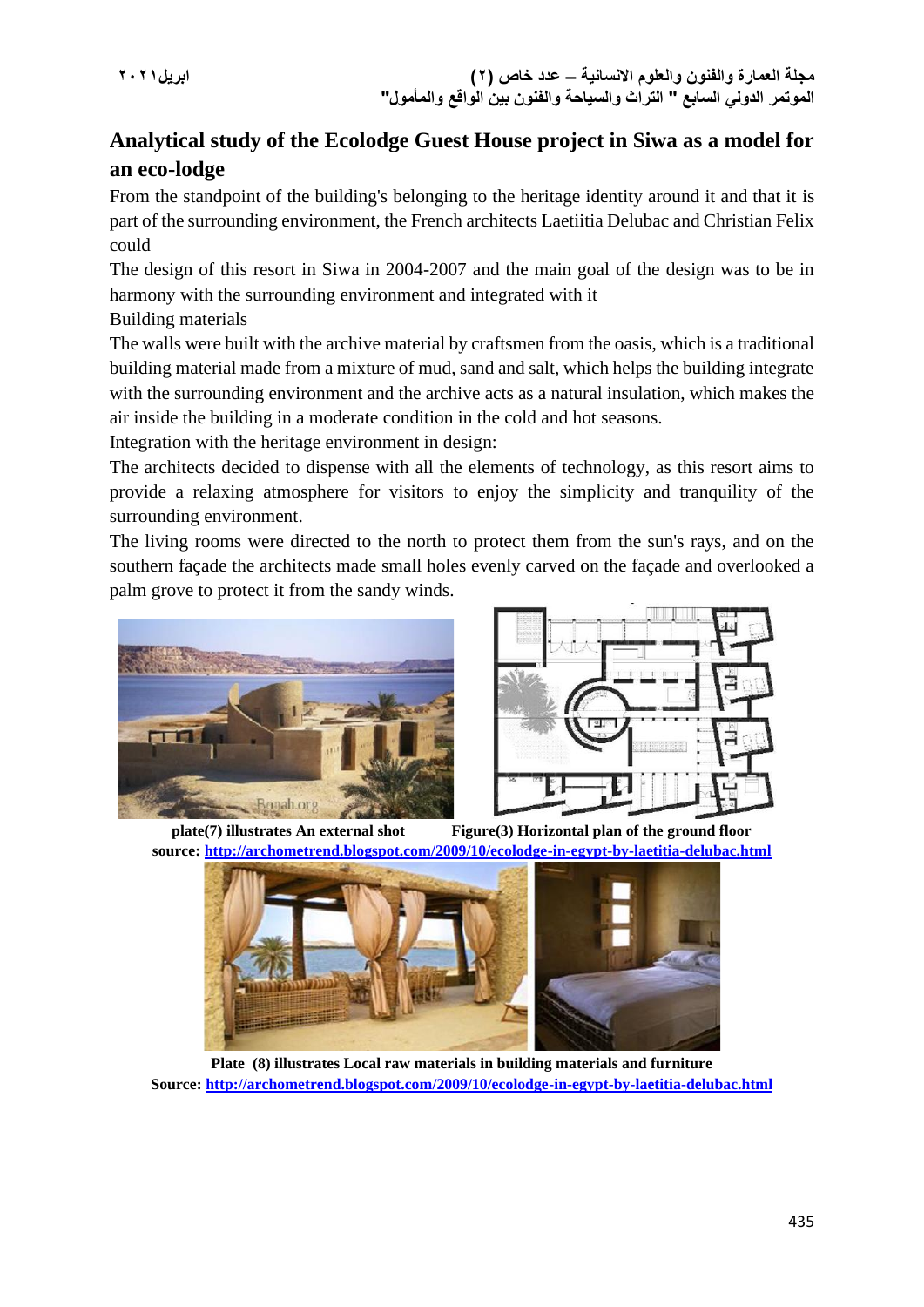## **Results :**

- The link between architectural design and sustainable interior design with the surrounding environment and its Islamic heritage is one of the important factors that achieve distinction, privacy, and compatibility with nature for tourism facilities and work to increase tourist attractions.

- The elements of the natural environment contribute to defining the features of the architectural and interior design and the nature of the facility with the extent of the raw materials and materials provided from that environment, as the climate and changing weather factors affect the construction systems and the nature of the architectural design.

- The Islamic architectural heritage contributes to enriching sustainable environmental architectural design and creating a distinctive environmental architecture that expresses the Islamic identity in a contemporary way and bears the environmental features of the surrounding environment in a manner compatible with it.

- Reaching a design style that combines contemporary sustainable design elements and Islamic cultural heritage elements in a way that achieves the functional, structural and aesthetic aspect according to scientific foundations and design standards to obtain a contemporary sustainable design that expresses the Islamic heritage identity

 -Achieving sustainable environmental design for tourist resorts in Egypt requires the integration of aesthetic, heritage, social and environmental values. It also requires studying the nature of users and the characteristics of the internal built environment and realizing the requirements of the place's users and visitors.

- The research concluded that a set of environmental, economic and social considerations for the sustainability of the interior design of tourist resorts expressing heritage and based on the principles of sustainable architecture.

## **Recommendations:**

- The necessity of linking interest in nature's elements and its vocabulary, taking advantage of all its natural manifestations, and using the elements of sustainability in the Islamic heritage in designs for contemporary sustainable tourism facilities.

- The principles of environmental design in the field of sustainable architecture and interior design should be applied more in tourism facilities due to its importance in addressing environmental problems in the world.

-Attention must be paid to the use of technological techniques in sustainable design as a basic direction for interior design in tourism facilities to achieve maximum benefit from simulating nature in saving energy and reducing pollution.

-Attention should be paid to the designs of tourist facilities and make them more suitable in form and function by linking the internal spaces and the external surroundings in an environmentally appropriate manner, which in this way achieves the quality of the internal environment for the interior design.